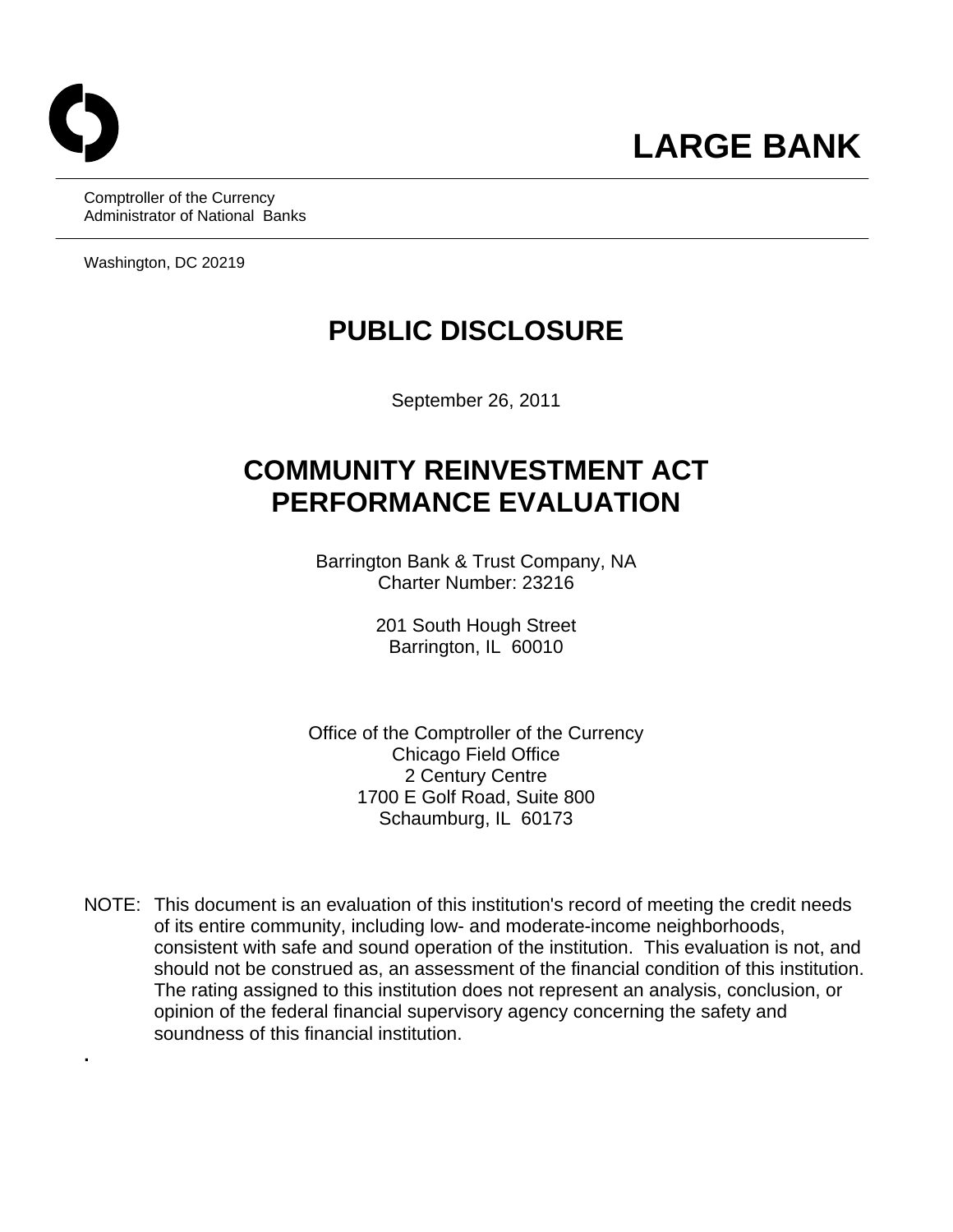## **Table of Contents**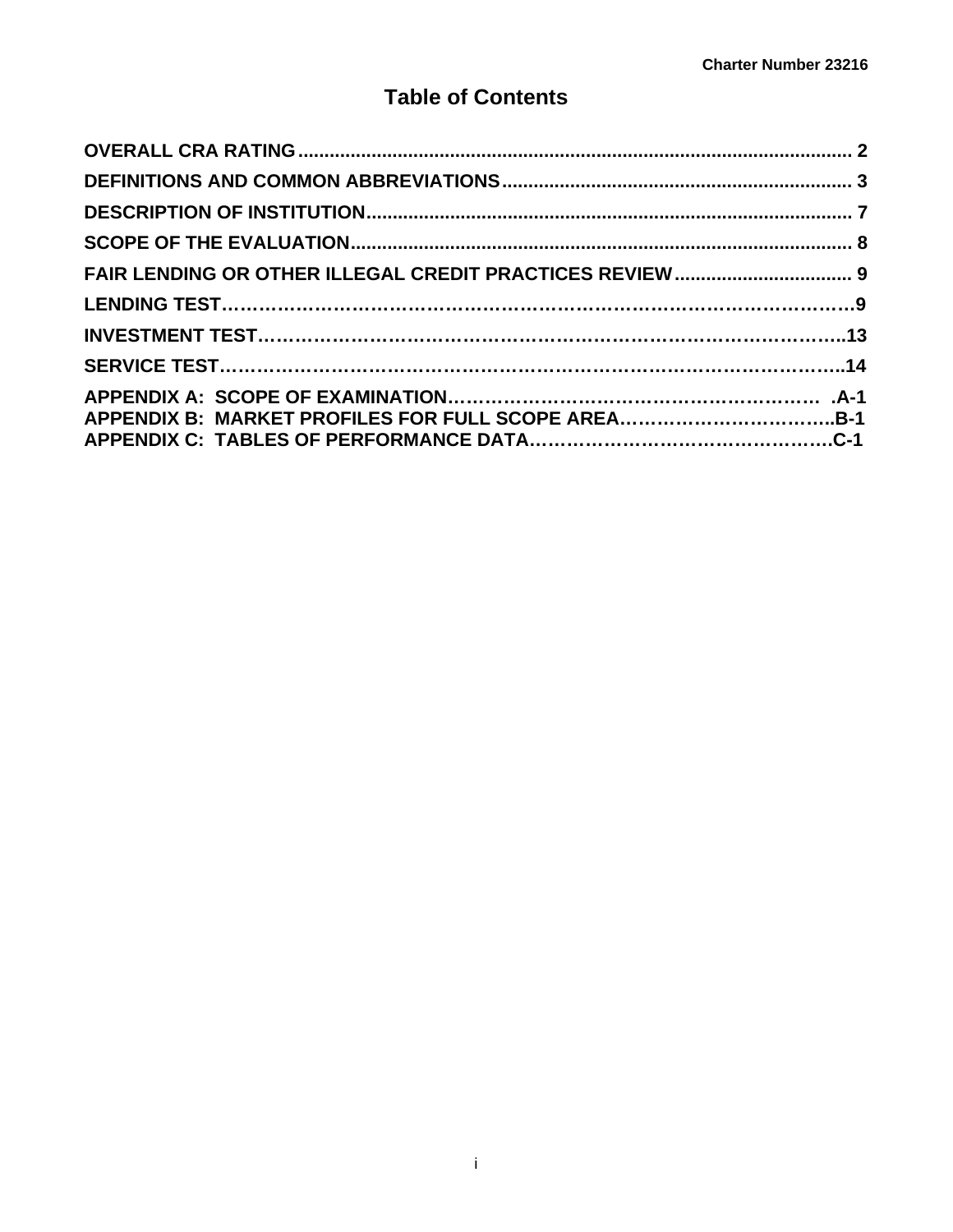# **Overall CRA Rating**

**Institution's CRA Rating:** This institution is rated **Satisfactory.** 

The following table indicates the performance level of Barrington Bank and Trust Company with respect to the lending, investment, and service tests:

|                           | (Name of Depository Institution)<br><b>Performance Tests</b> |                        |                     |  |  |  |  |  |  |  |  |
|---------------------------|--------------------------------------------------------------|------------------------|---------------------|--|--|--|--|--|--|--|--|
| <b>Performance Levels</b> | Lending Test*                                                | <b>Investment Test</b> | <b>Service Test</b> |  |  |  |  |  |  |  |  |
| Outstanding               |                                                              |                        |                     |  |  |  |  |  |  |  |  |
| <b>High Satisfactory</b>  |                                                              |                        |                     |  |  |  |  |  |  |  |  |
| Low Satisfactory          |                                                              |                        |                     |  |  |  |  |  |  |  |  |
| Needs to Improve          |                                                              |                        |                     |  |  |  |  |  |  |  |  |
| Substantial Noncompliance |                                                              |                        |                     |  |  |  |  |  |  |  |  |

\* The lending test is weighted more heavily than the investment and service tests when arriving at an overall rating.

The major factors that support this rating include:

- The bank has an adequate record of lending within its AA.
- Distribution of mortgage loans to low- and moderate-income borrowers and small business loans originated within the AA is good.
- Distribution of lending based on geography is adequate.
- Retail banking services are sufficient to reach all segments of the bank's AA population.
- Community Development loans, investments and services meet identified needs within the AA.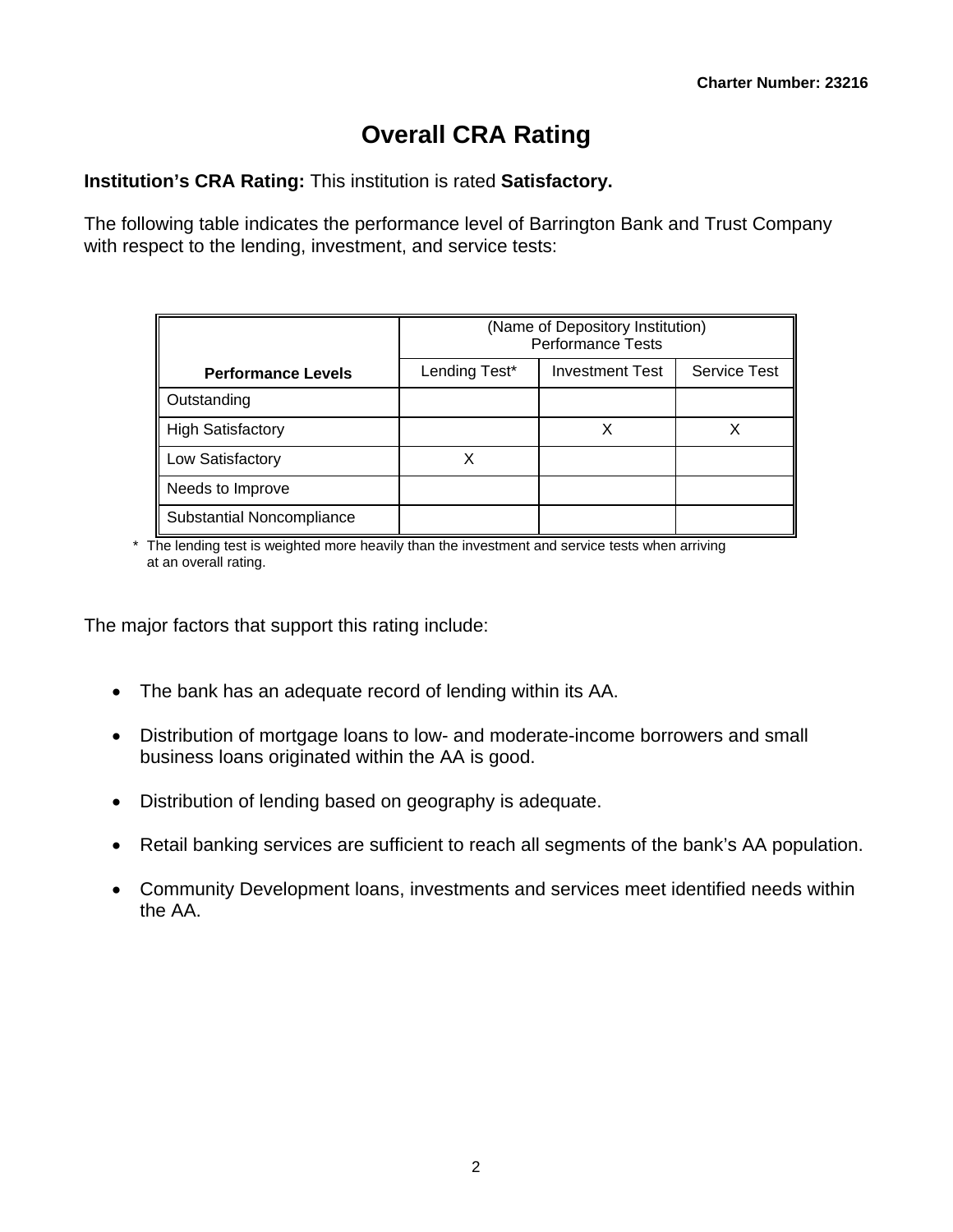# **Definitions and Common Abbreviations**

<span id="page-3-0"></span>The following terms and abbreviations are used throughout this performance evaluation, including the CRA tables. The definitions are intended to provide the reader with a general understanding of the terms, not a strict legal definition.

**Affiliate:** Any company that controls, is controlled by, or is under common control with another company. A company is under common control with another company if the same company directly or indirectly controls both companies. A bank subsidiary is controlled by the bank and is, therefore, an affiliate.

**Aggregate Lending:** The number of loans originated and purchased by all reporting lenders in specified income categories as a percentage of the aggregate number of loans originated and purchased by all reporting lenders in the MA/assessment area.

**Census Tract (CT):** A small subdivision of metropolitan and other densely populated counties. Census tract boundaries do not cross county lines; however, they may cross the boundaries of metropolitan statistical areas. Census tracts usually have between 2,500 and 8,000 persons, and their physical size varies widely depending upon population density. Census tracts are designed to be homogeneous with respect to population characteristics, economic status, and living conditions to allow for statistical comparisons.

**Community Development:** Affordable housing (including multifamily rental housing) for lowor moderate-income individuals; community services targeted to low- or moderate-income individuals; activities that promote economic development by financing businesses or farms that meet the size eligibility standards of the Small Business Administration's Development Company or Small Business Investment Company programs (13 CFR 121.301) or have gross annual revenues of \$1 million or less; or, activities that revitalize or stabilize low- or moderateincome geographies.

Effective September 1, 2005, the Board of Governors of the Federal Reserve System, Office of the Comptroller of the Currency, and the Federal Deposit Insurance Corporation have adopted the following additional language as part of the revitalize or stabilize definition of community development. Activities that revitalize or stabilize-

- (i) Low-or moderate-income geographies;
- (ii) Designated disaster areas; or
- (iii) Distressed or underserved nonmetropolitan middle-income geographies designated by the Board, Federal Deposit Insurance Corporation, and Office of the Comptroller of the Currency, based on
	- a. Rates of poverty, unemployment, and population loss; or
	- b. Population size, density, and dispersion. Activities that revitalize and stabilize geographies designated based on population size, density, and dispersion if they help to meet essential community needs, including needs of low- and moderate-income individuals.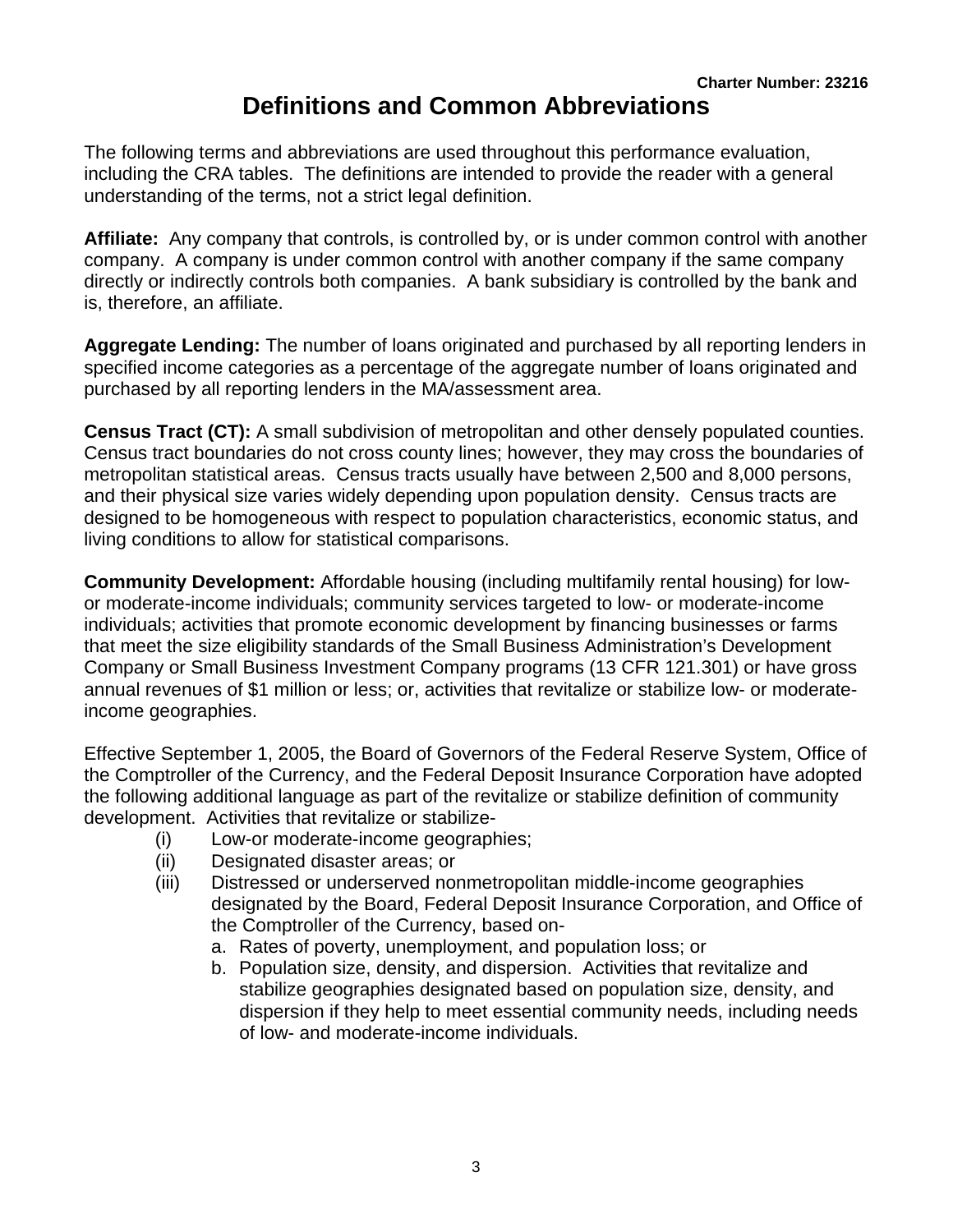#### **Charter Number: 23216**

**Community Reinvestment Act (CRA):** the statute that requires the OCC to evaluate a bank's record of meeting the credit needs of its local community, consistent with the safe and sound operation of the bank, and to take this record into account when evaluating certain corporate applications filed by the bank.

**Consumer Loan(s):** A loan(s) to one or more individuals for household, family, or other personal expenditures. A consumer loan does not include a home mortgage, small business, or small farm loan. This definition includes the following categories: motor vehicle loans, credit card loans, home equity loans, other secured consumer loans, and other unsecured consumer loans.

**Family:** Includes a householder and one or more other persons living in the same household who are related to the householder by birth, marriage, or adoption. The number of family households always equals the number of families; however, a family household may also include non-relatives living with the family. Families are classified by type as either a marriedcouple family or other family, which is further classified into 'male householder' (a family with a male householder' and no wife present) or 'female householder' (a family with a female householder and no husband present).

**Full Review:** Performance under the Lending, Investment, and Service Tests is analyzed considering performance context, quantitative factors (e.g., geographic distribution, borrower distribution, and total number and dollar amount of investments), and qualitative factors (e.g., innovativeness, complexity, and responsiveness).

**Geography:** A census tract delineated by the United States Bureau of the Census in the most recent decennial census.

**Home Mortgage Disclosure Act (HMDA):** The statute that requires certain mortgage lenders that do business or have banking offices in a metropolitan statistical area to file annual summary reports of their mortgage lending activity. The reports include such data as the race, gender, and the income of applications, the amount of loan requested, the disposition of the application (e.g., approved, denied, and withdrawn). Beginning in 2004, the reports also include data on loan pricing, the lien status of the collateral, any requests for preapproval and loans for manufactured housing.

**Home Mortgage Loans:** Such loans include home purchase, home improvement and refinancings, as defined in the HMDA regulation. These include loans for multifamily (five or more families) dwellings, manufactured housing and one-to-four family dwellings other than manufactured housing.

**Household:** Includes all persons occupying a housing unit. Persons not living in households are classified as living in group quarters. In 100 percent tabulations, the count of households always equals the count of occupied housing units.

**Limited Review:** Performance under the Lending, Investment, and Service Tests is analyzed using only quantitative factors (e.g., geographic distribution, borrower distribution, total number and dollar amount of investments, and branch distribution).

**Low-Income:** Individual income that is less than 50 percent of the area median income, or a median family income that is less than 50 percent, in the case of a geography.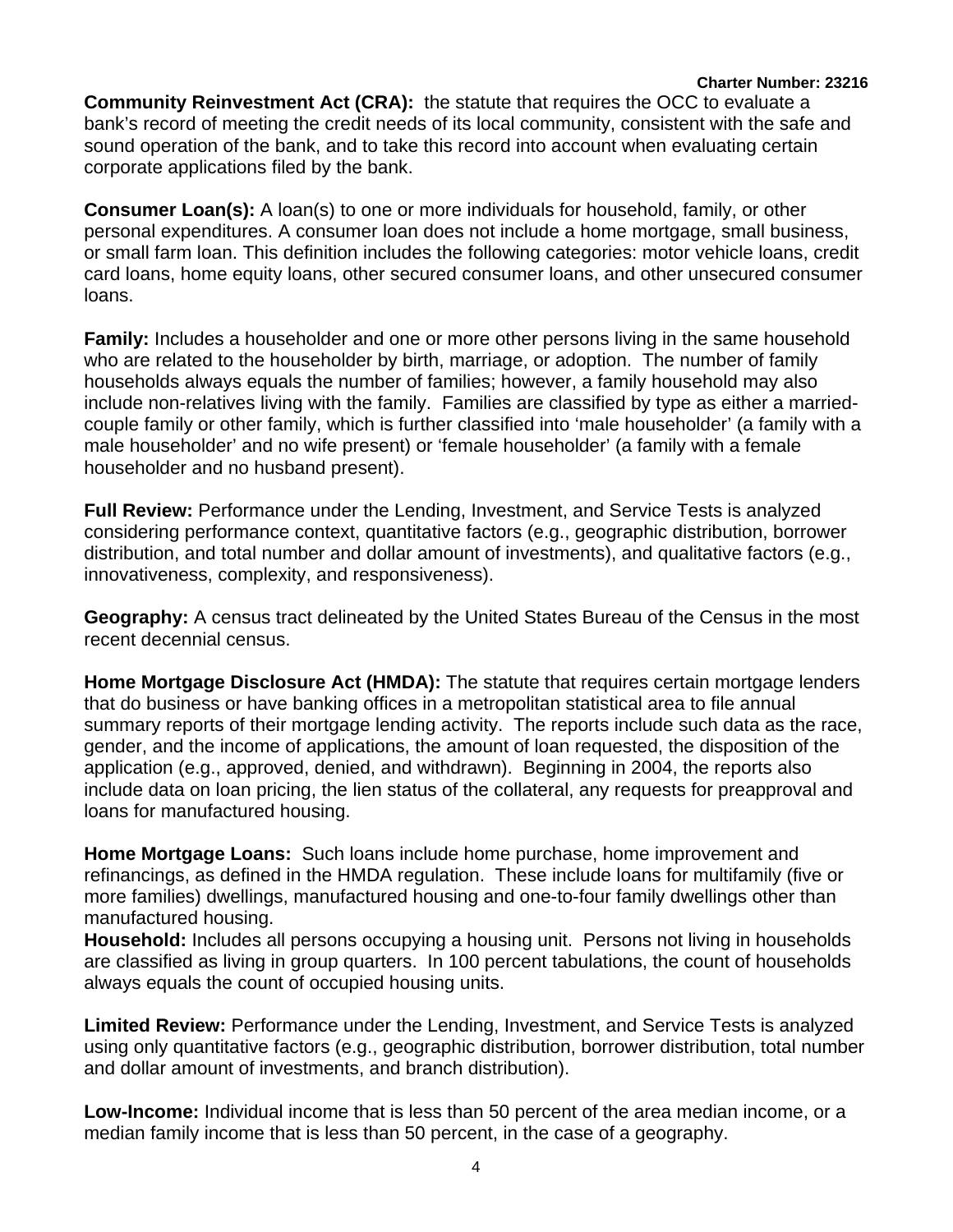**Market Share:** The number of loans originated and purchased by the institution as a percentage of the aggregate number of loans originated and purchased by all reporting lenders in the MA/assessment area.

**Median Family Income (MFI):** The median income determined by the U.S. Census Bureau every ten years and used to determine the income level category of geographies. Also, the median income determined by the Department of Housing and Urban Development annually that is used to determine the income level category of individuals. For any given area, the median is the point at which half of the families have income above it and half below it.

**Metropolitan Area (MA):** Any metropolitan statistical area or metropolitan division, as defined by the Office of Management and Budget and any other area designated as such by the appropriate federal financial supervisory agency.

**Metropolitan Division:** As defined by Office of Management and Budget, a county or group of counties within a Metropolitan Statistical Area that contains a population of at least 2.5 million. A Metropolitan Division consists of one or more counties that represent an employment center or centers, plus adjacent counties associated with the main county or counties through commuting ties.

**Metropolitan Statistical Area:** An area, defined by the Office of Management and Budget, as having at least one urbanized area that has a population of at least 50,000. The Metropolitan Statistical Area comprises the central county or counties, plus adjacent outlying counties having a high degree of social and economic integration with the central county as measured through commuting.

**Middle-Income:** Individual income that is at least 80 percent and less than 120 percent of the area median income, or a median family income that is at least 80 percent and less than 120 percent, in the case of a geography

**Moderate-Income:** Individual income that is at least 50 percent and less than 80 percent of the area median income, or a median family income that is at least 50 percent and less than 80 percent, in the case of a geography.

**Multifamily:** Refers to a residential structure that contains five or more units**.** 

**Other Products:** Includes any unreported optional category of loans for which the institution collects and maintains data for consideration during a CRA examination. Examples of such activity include consumer loans and other loan data an institution may provide concerning its lending performance.

**Owner-Occupied Units:** Includes units occupied by the owner or co-owner, even if the unit has not been fully paid for or is mortgaged.

**Qualified Investment:** A qualified investment is defined as any lawful investment, deposit, membership share, or grant that has as its primary purpose community development.

**Rated Area:** A rated area is a state or multi-state metropolitan area. For an institution with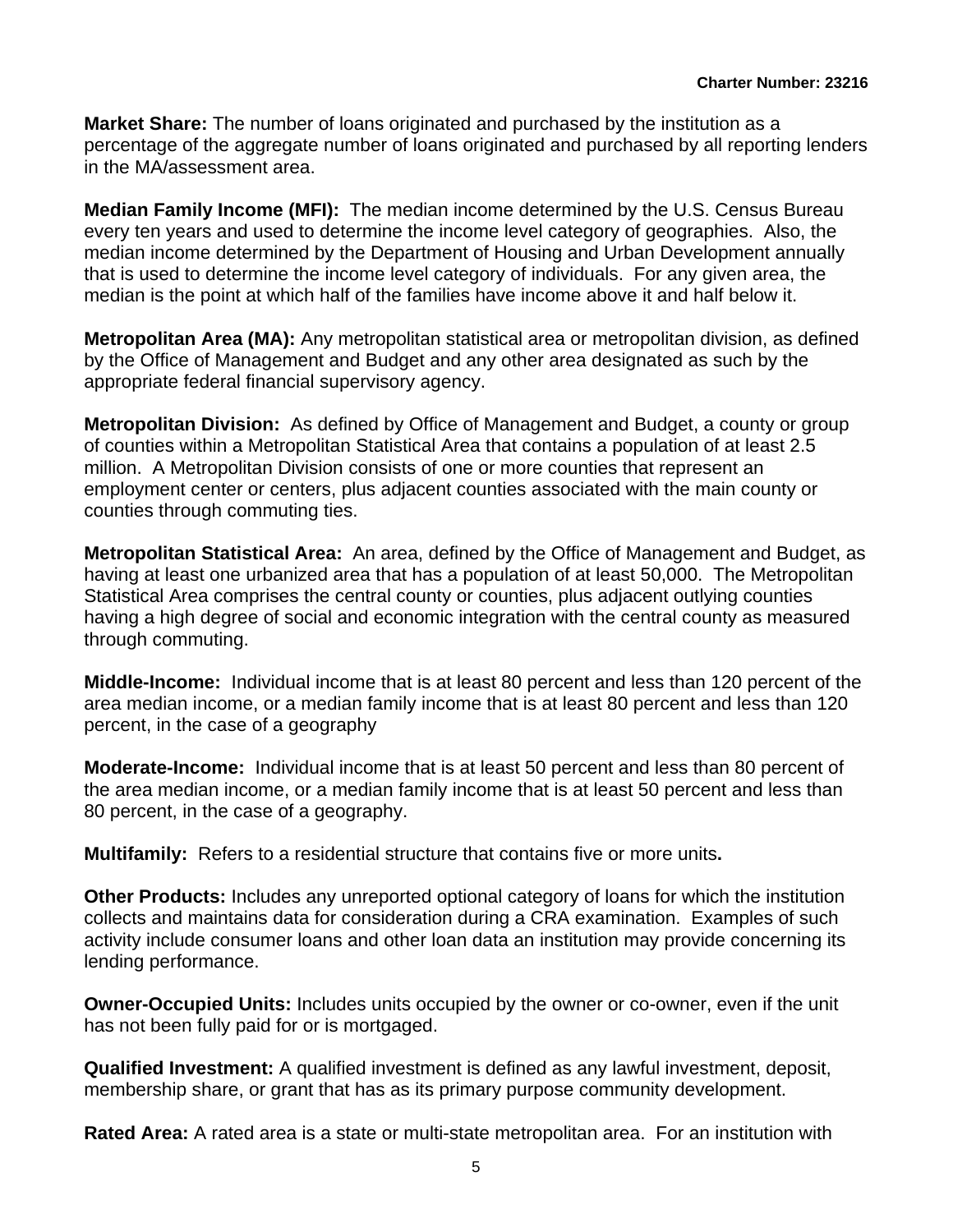#### **Charter Number: 23216**

 a rating for the multi-state metropolitan area. domestic branches in only one state, the institution's CRA rating would be the state rating. If an institution maintains domestic branches in more than one state, the institution will receive a rating for each state in which those branches are located. If an institution maintains domestic branches in two or more states within a multi-state metropolitan area, the institution will receive

**Small Loan(s) to Business(es):** A loan included in 'loans to small businesses' as defined in the Consolidated Report of Condition and Income (Call Report) and the Thrift Financial Reporting (TFR) instructions. These loans have original amounts of \$1 million or less and typically are either secured by nonfarm or nonresidential real estate or are classified as commercial and industrial loans.

**Small Loan(s) to Farm(s):** A loan included in 'loans to small farms' as defined in the instructions for preparation of the Consolidated Report of Condition and Income (Call Report). These loans have original amounts of \$500,000 or less and are either secured by farmland, or are classified as loans to finance agricultural production and other loans to farmers.

**Tier One Capital:** The total of common shareholders' equity, perpetual preferred shareholders' equity with non-cumulative dividends, retained earnings and minority interests in the equity accounts of consolidated subsidiaries.

**Upper-Income:** Individual income that is at least 120 percent of the area median income, or a median family income that is at least 120 percent, in the case of a geography.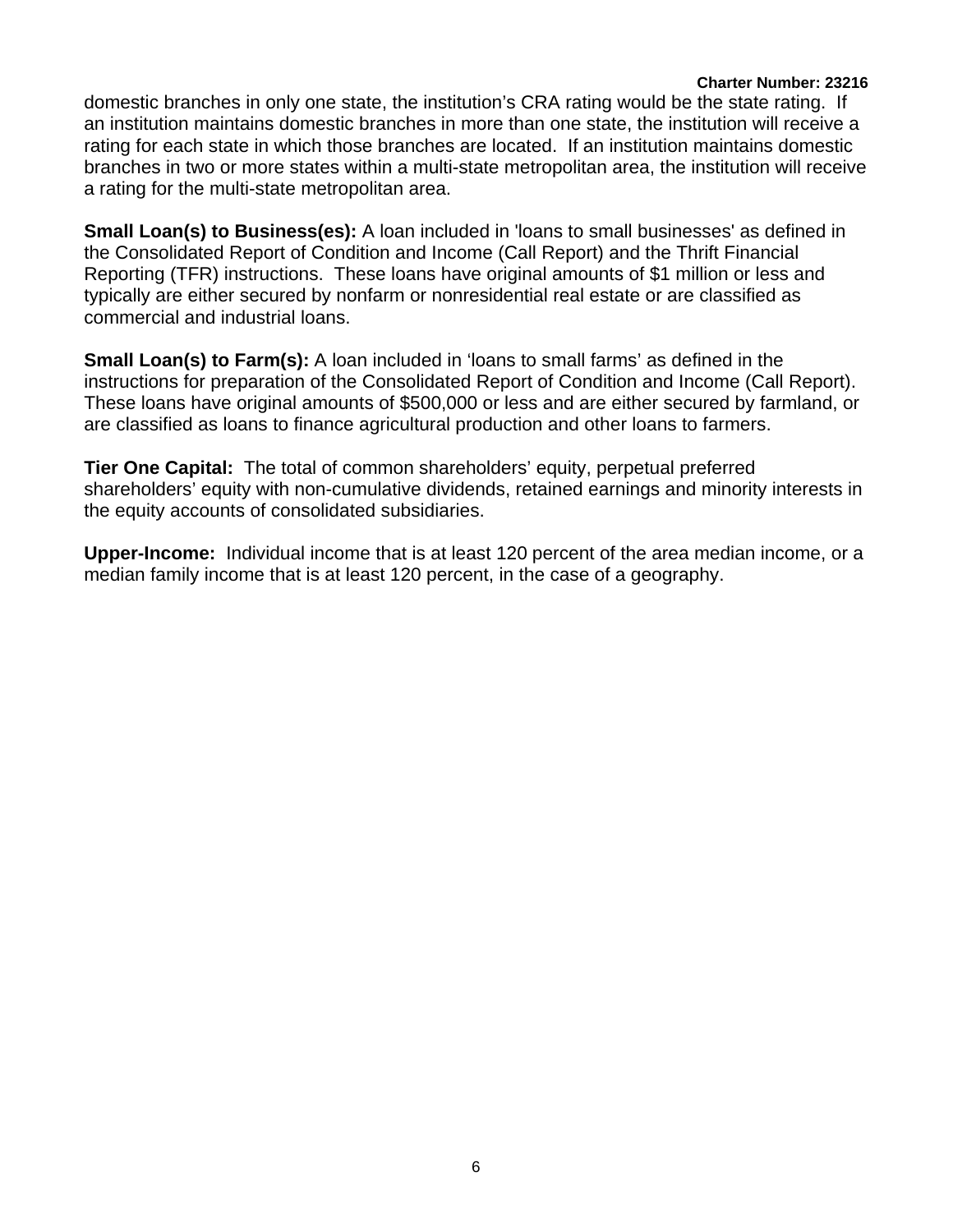# **Description of Institution**

 Illinois and reporting total assets of just over \$14 billion as of December 31, 2010. In addition Barrington Bank & Trust Company, NA (BBT) is a full-service intrastate bank headquartered in Barrington, IL, which is located approximately 39 miles northwest of the city of Chicago. The bank is wholly owned by the Wintrust Financial Corporation (Wintrust) located in Lake Forest, to BBT, Wintrust owns and operates fourteen other banks, an insurance finance company, a trust company, and an investment firm. A full service mortgage company, Wintrust Mortgage, was an operating subsidiary of BBT at the time of this performance evaluation. At the bank's request the HMDA-reportable loans originated by the mortgage company in the bank's designated AA will be considered as part of the bank's CRA performance.

As of December 31, 2010 BBT reported total assets of \$1.18 billion and Tier One capital of \$104.3 million. BBT has three branches in Cook County in addition to the main location on Hough Street in Barrington; one in Palatine, two in Hoffman Estates as well as one branch located in the Lake County portion of Barrington.

The strategic focus of BBT is to make BBT the community bank of choice in the market it serves, as well as the business bank of choice. In addition to offering retail and small business products and services within its market area, the bank has a unique commercial lending niche, Community Advantage (CA). CA provides financial services to condominium, townhome, and management associations and the property management companies that serve them. The market for these products is primarily outside the bank's AA.

As of 12 /31/10, the loan portfolio totaled \$1 billion, and represented 85% of the bank's total assets. Composition of BBT's loan portfolio, as reflected on the December 31, 2010 Call report:

| Loan Type                       | (millions) | \$ Amount of Loans | Percentage of Loan Portfolio |
|---------------------------------|------------|--------------------|------------------------------|
| 1-4 Family Residential RE       |            | 482                | 48%                          |
| <b>Commercial/Farm Loans</b>    | S          | 355                | 36%                          |
| Consumer                        | \$         | 92                 | 9%                           |
| Land Development & Construction | \$         | -61                | 6%                           |
| <b>Multi-Family</b>             |            | 11                 | 1%                           |
| Total                           |            | \$1,001            | 100%                         |

The 1-4 family residential real estate figure includes mortgage loans held by the bank's subsidiary, Wintrust Mortgage Company, totaling \$357 million as of year end.

BBT has the resources and financial strength to meet the credit needs of its community. There are no legal or financial factors impeding the bank's ability to help meet the credit needs in its AA. The bank received a Satisfactory rating at the last CRA examination, dated September 15, 2008, which was conducted using the small/intermediate bank CRA examination procedures.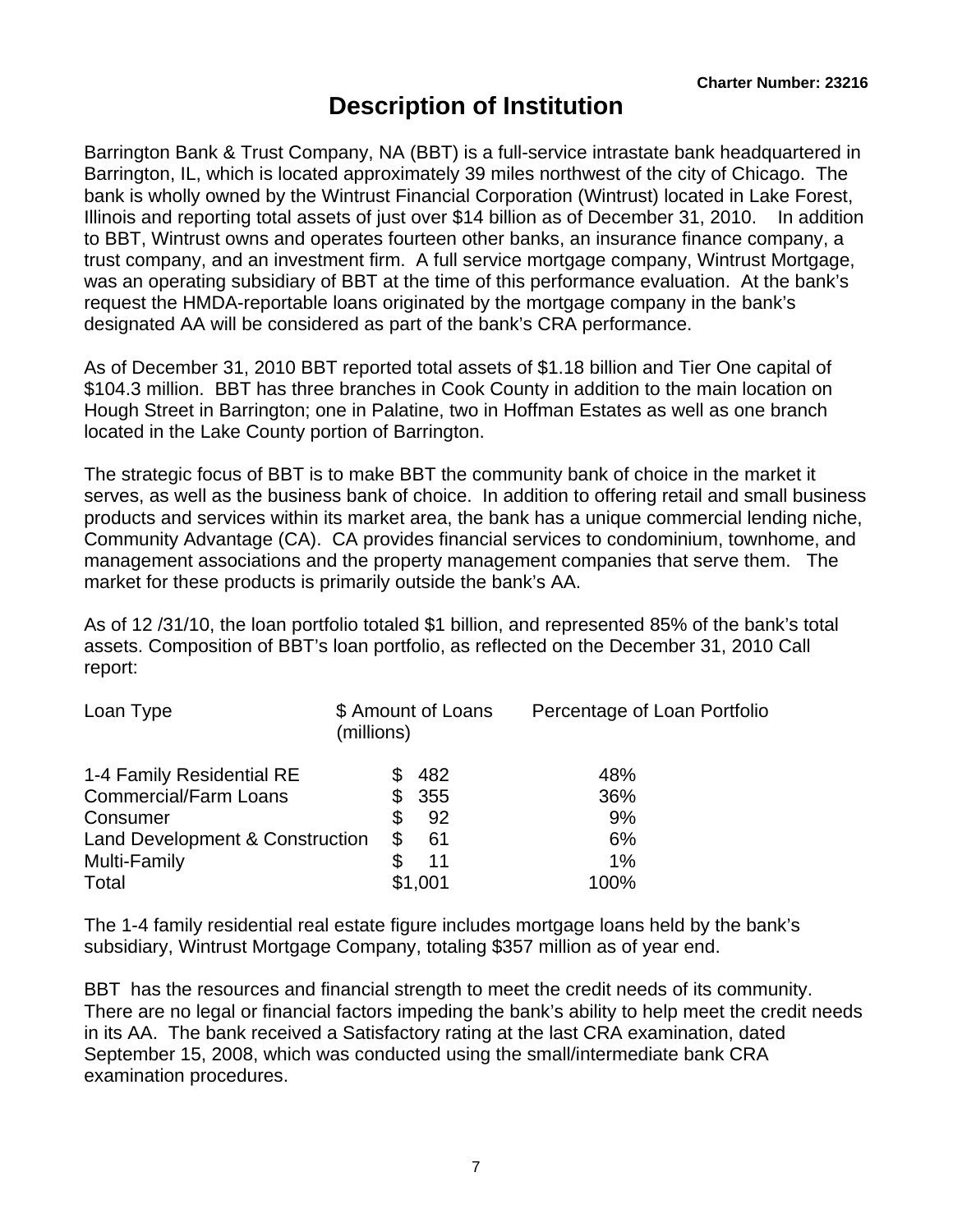# **Scope of the Evaluation**

#### <span id="page-8-0"></span>**Evaluation Period/Products Evaluated**

This Community Reinvestment Act (CRA) examination covers the bank's lending performance from January 2008 through December 2010. In addition the bank's community development activities from September 2008 through August 2011 were analyzed.

Products reviewed during this examination included small business loans reported on the CRA LAR and residential mortgage loans reported on the HMDA LAR. Home mortgage loans reported by the bank's affiliate, Wintrust Mortgage Company, on its HMDA LARs for years 2008 through 2010 and originated within the bank's AA were also considered in the bank's performance.

Deposit information reported to the Federal Deposit Insurance Corporation as of June 30, 2010 was used to determine the bank's deposit market share and market presence within its AA.

#### **Data Integrity**

Loan data reported by the bank on its HMDA and CRA LARs was tested for accuracy during the data integrity portion of this examination and was found to be reliable for analysis. A data integrity examination of the HMDA data reported by Wintrust Mortgage Company was performed during a separate OCC examination conducted in 2011 and that data was also found to be reliable.

We also conducted a data integrity review of the bank's community development loans, investments, and services during this examination. All community development activity included in this performance evaluation was validated as meeting community development criteria.

#### **Selection of Areas for Full-Scope Review**

The bank has designated one AA. It primarily consists of geographies located in the Chicago/Joliet/Naperville/ IL Metropolitan Division (Cook County MD); however, it also includes a small number of geographies in the Lake County-Kenosha County IL-WI MD (Lake County MD). Because the demographic information is different for each MD, we will analyze the bank's performance in each MD separately. The larger portion of the AA located in the Cook County MD received a full scope review and that portion of the AA located in the Lake County MD received a limited scope review. The Cook County MD portion of the AA includes 36 census tracts. None of the census tracts are low-income, one is moderate-income, 12 are middle-income, and 23 are upper-income.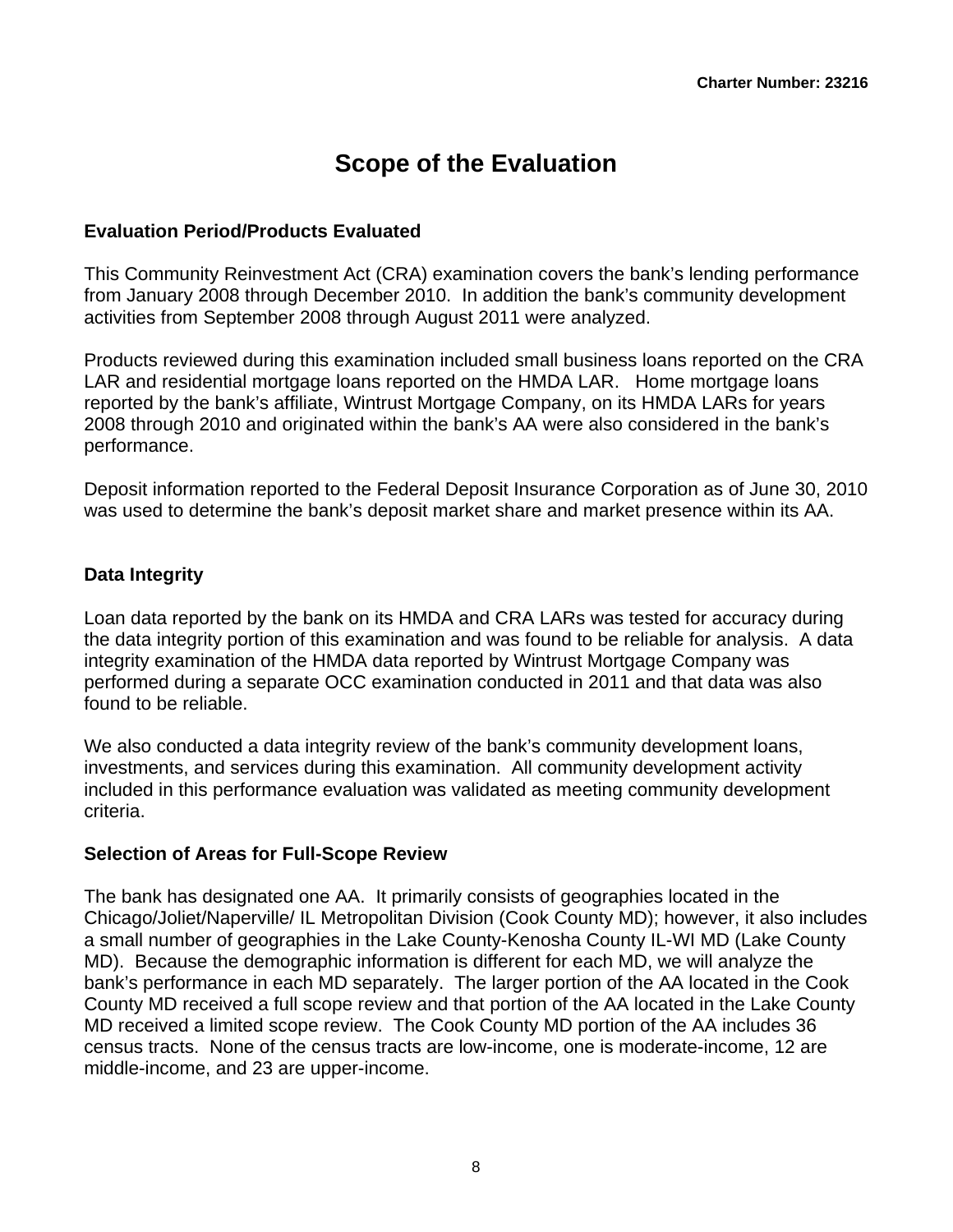### <span id="page-9-0"></span>**Ratings**

The bank's overall rating is based on bank activity in both the Cook County and the Lake County MDs; however, we placed the most emphasis on the bank's lending activity in the Cook County MD, where the majority of lending activity has occurred. In addition, we emphasized small business lending in performing the lending test.

#### **Other**

.

To ascertain bank credit and community development activities for this examination, the OCC conducted a community contact interview with a nonprofit developer that builds affordable housing in suburban Cook County. We also reviewed community contact interviews with four community organizations gathered for recent CRA examinations at other financial institutions in the Chicago area, as well as information from a variety of public forums and private meetings held in Chicago throughout 2011, and consulted recent published reports on affordable housing, economic development and consumer financial services needs in Chicago and its suburban areas. We determined that community development opportunities exist, especially for affordable housing in the northwest suburban areas of Chicago. In addition, economic development and job creation through financial assistance to small businesses are also important community development needs.

# **Fair Lending or Other Illegal Credit Practices Review**

We found no evidence of discriminatory or other illegal credit practices inconsistent with helping to meet community credit needs.

# **Conclusions with Respect to Performance Tests**

## **LENDING TEST**

## **Conclusion**

The bank's performance under the lending test is rated low satisfactory. Based on a full-scope review, the bank's performance in the Cook County MD is adequate and performance in the limited scope Lake County MD is not inconsistent with lending activity in Cook County.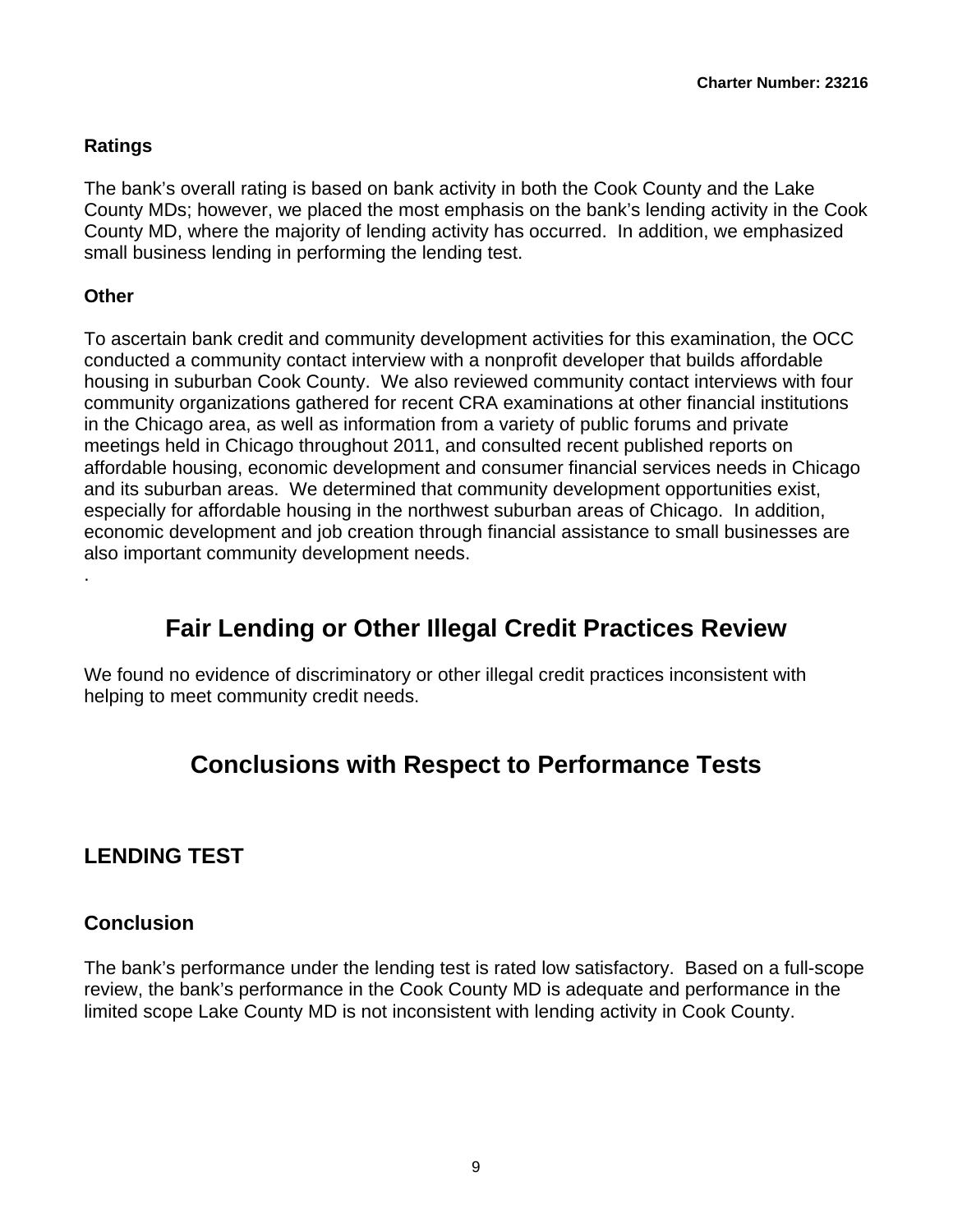## **Lending Activity**

The bank's business strategy for lending is primarily commercial and small business lending. Under corporate guidance the bank has elected since 2005 to refer the vast majority of its mortgage loan applications to its affiliate, Wintrust Mortgage Company. During this examination, we will consider those mortgages originated by Wintrust Mortgage Company that are within the bank's AA in addition to those originated directly by the bank. Table 1 in Appendix C contains a summary of the bank's lending in the full scope and limited scope portions of the AA.

We reviewed deposit market share reports for Cook County and for Lake County. In Cook County the bank ranked 77<sup>th</sup> among 163 financial institutions, with total deposits of \$206,863 and a market share of 0.11%. In Lake County the bank ranked  $9<sup>th</sup>$  of 41 financial institutions, with total deposits of \$669,938 and a market share of 3.87%.

#### **Lending in Assessment Area**

This analysis included only those loans originated or purchased by the bank and did not include affiliate lending. See the following breakdown by loan type, number, and amount of loans.

| <b>Lending in Assessment Area</b> |                                                                                        |                                                                                                    |     |                        |     |        |                         |         |               |         |  |  |  |  |
|-----------------------------------|----------------------------------------------------------------------------------------|----------------------------------------------------------------------------------------------------|-----|------------------------|-----|--------|-------------------------|---------|---------------|---------|--|--|--|--|
| Loan Type                         |                                                                                        |                                                                                                    |     | <b>Number of Loans</b> |     |        | Dollars of Loans (000s) |         |               |         |  |  |  |  |
|                                   |                                                                                        | <b>Total</b><br><b>Outside</b><br><b>Total</b><br><b>Inside</b><br><b>Inside</b><br><b>Outside</b> |     |                        |     |        |                         |         |               |         |  |  |  |  |
|                                   | $\%$<br>%<br>#<br>#                                                                    |                                                                                                    |     |                        |     |        | %                       |         | $\frac{0}{0}$ |         |  |  |  |  |
| <b>HMDA</b>                       | 16                                                                                     | 44.44                                                                                              | 20  | 55.56                  | 36  | 10,033 | 50.28                   | 9.920   | 49.72         | 19,953  |  |  |  |  |
| <b>Small Bus</b>                  | 319                                                                                    | 43.64                                                                                              | 412 | 56.36                  | 731 | 51.146 | 27.36                   | 135,809 | 72.64         | 186,955 |  |  |  |  |
| <b>Total</b>                      | 206,908<br>432<br>56.32<br>335<br>43.68<br>29.57<br>70.43<br>767<br>145, 729<br>61,179 |                                                                                                    |     |                        |     |        |                         |         |               |         |  |  |  |  |

Data from CRAWIZ

The bank's level of lending in their AA is adequate although a majority of the bank's lending is not within their delineated AA. Although the volume of mortgage lending originated directly by the bank is low and a majority of the mortgage loans originated by the bank are not in the AA, mortgage loan needs of individuals in the AA are being met through referrals to the bank's affiliate, Wintrust Mortgage Company. Analysis of the lending activity of Wintrust Mortgage Company showed that it originated 357 HMDA-reportable loans totaling \$96 million within the bank's AA during the review period.

It should be noted that the percentage of small business lending inside the bank's AA is impacted by the CA lending program, which is one of the bank's primary commercial lending initiatives and serves a market area that extends throughout Illinois and Wisconsin. All CA borrowers are required to establish deposit relationships with the bank. Bank tracking of these deposits and CA borrowing activity shows the CA loans are 100% funded by deposits by the CA customers. Thus, even though the largest portion of CA lending is performed outside the bank's AA, this activity is not taking away from bank funding of other types of lending activity performed within the AA.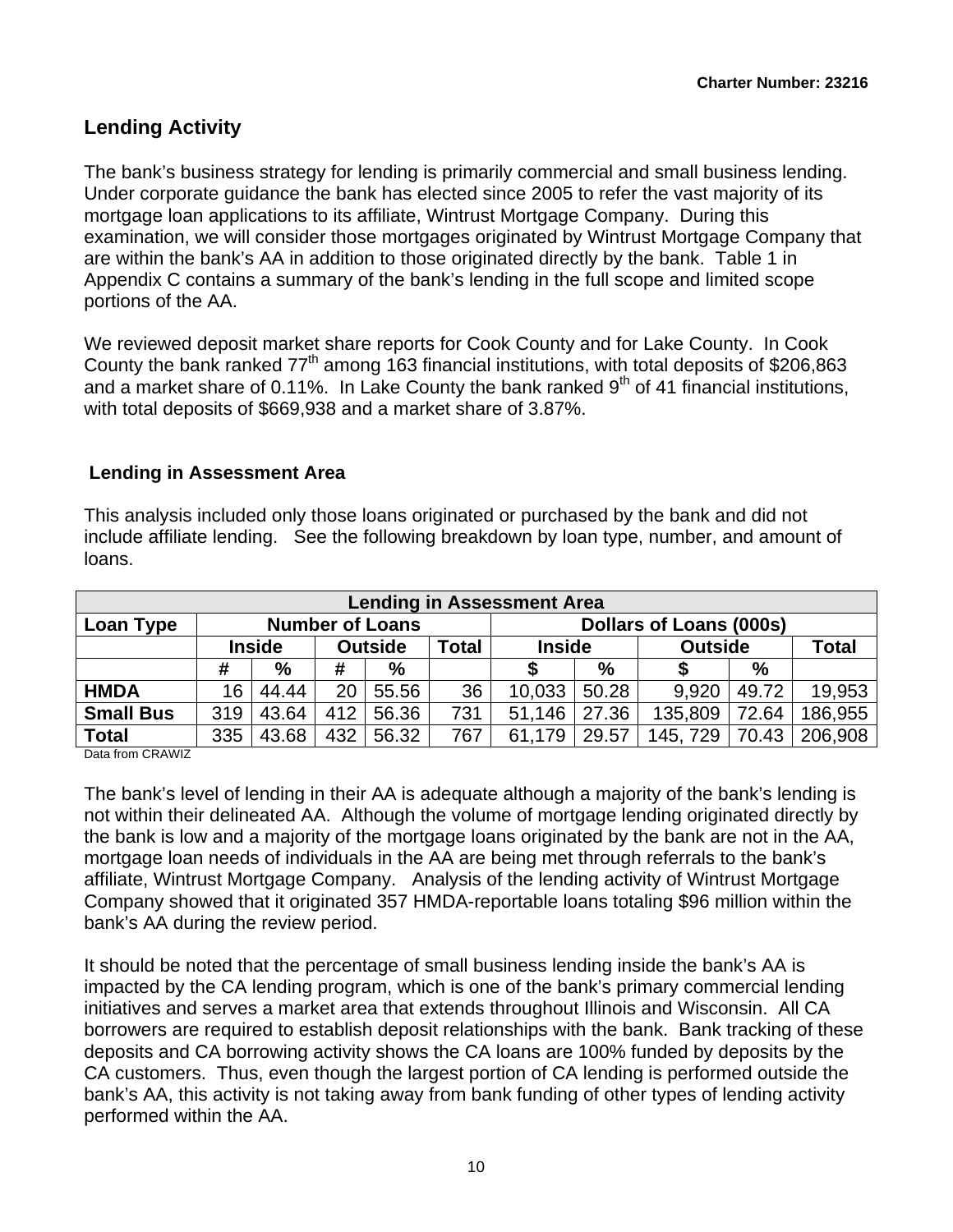## **Distribution of Loans by Income Level of the Borrower**

The bank's lending activity based on borrower distribution is good.

#### *Home Mortgage Loans*

Refer to Tables 8 and 10 in Appendix C for the facts and data used to evaluate the borrower distribution of the bank's home mortgage loan originations and purchases. This analysis includes loans originated by both the bank and its affiliate Wintrust Mortgage Company. Analysis of home improvement loans was not performed as the bank and mortgage company originated only two home improvement loans during the review period.

The overall distribution of mortgage loans originated by BBT within its AA is good**.** 

 moderate-income families (14%). Additionally, the bank's market share of lending to The borrower distribution for home purchase loans is excellent**.** Home purchase originations in the Cook County MD portion of the AA to low-income borrowers (10%) equals the percentage of low-income families and the bank's market share of lending to low-income borrowers (2.04%) is close to their overall home purchase market share (2.57%). The bank's performance in lending to low-income borrowers is even further heightened by the fact that 3% of the families in the AA live below the poverty level. The percentage of bank home purchase originations to moderate-income borrowers (34%) greatly exceeds the percentage of moderate-income borrowers (2.96%) exceeds its overall market share for home purchase loans.

The borrower distribution for home refinances is poor. In the Cook County MD, the percentage of combined home refinance originations by the bank and Wintrust Mortgage Company (3%) falls short of the percentage of low-income families (10%) in this area. The percentage of home refinance originations to moderate-income borrowers (8%) is also below the percentage of moderate-income families (14%). The bank's market share for home refinance lending to low- and moderate-income borrowers (1.58% and 1.44% respectively) falls below their overall home refinance market share (2.20%)

#### *Small Loans to Businesses*

Refer to Table 11 in Appendix C for the facts and data used to evaluate the borrower distribution of the bank's origination and purchases of small loans to businesses.

The distribution of small business loans originated by BBT in its AA is good**.** During the review period BBT's small business loan originations within the Cook County MD portion of its AA equaled 63%, which is close to the demographics that show that 77% of those businesses within this portion of the AA are small businesses. Enhancing the bank's performance is the fact that 80% of the small business loans reported on the CRA LAR were in amounts of \$250,000 or less and 67% were in amounts of \$100,000 or less.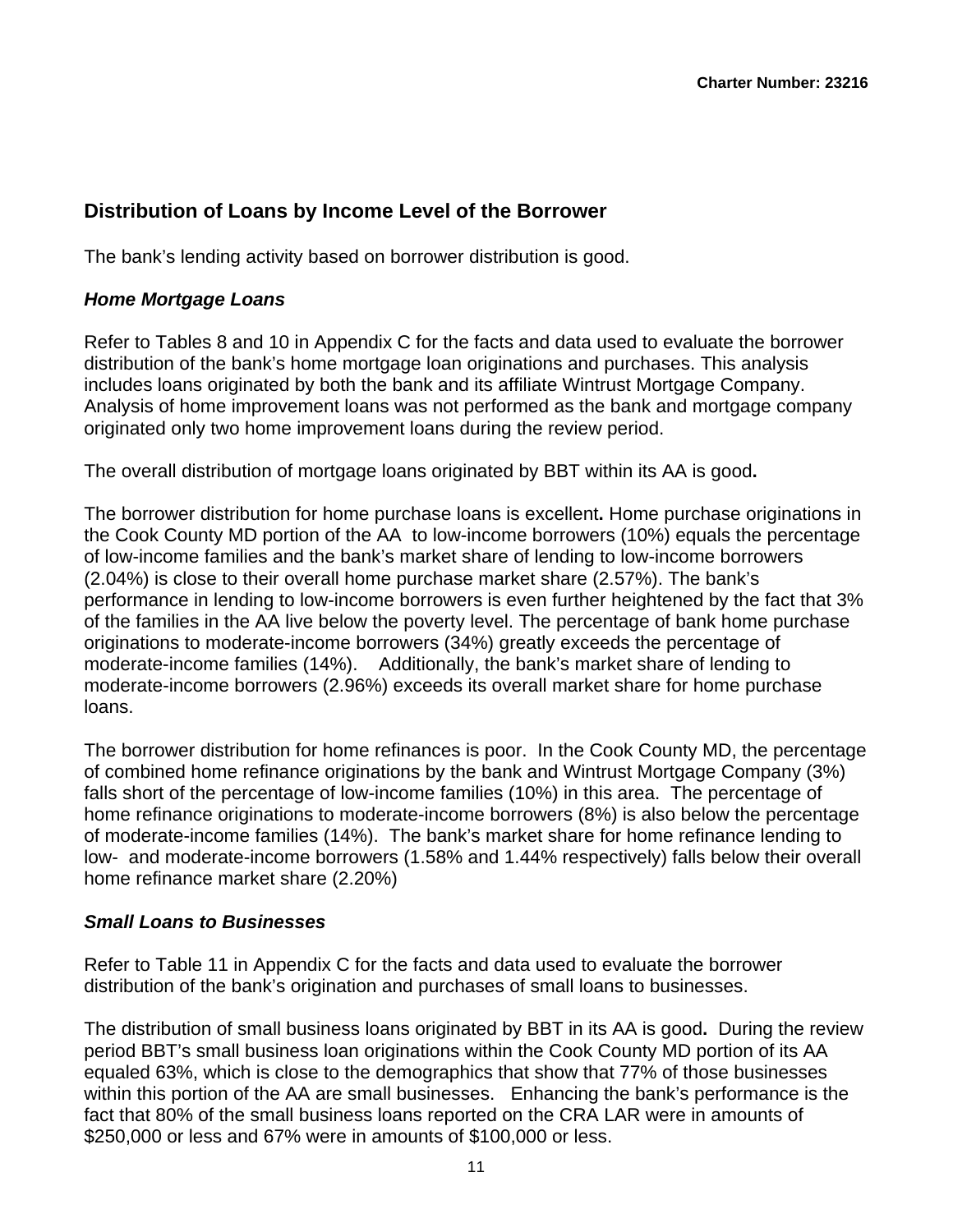A market share report of those financial institutions that originated small business loans within the bank's AA shows that BBT has an overall market share of 0.14% based on number of loans and a market share of 0.43% based on lending to businesses with revenues of \$1 million or less.

#### **Distribution of Loans by Income Level of the Geography**

The bank's lending activity based on geographic distribution is adequate**.** 

The Lake County MD portion of the AA has no low- or moderate-income geographies so geographic distribution analysis would not be meaningful. The Cook County MD portion of the AA includes only one moderate-income CT, located in Palatine, IL.

Table 2 of Appendix C shows that the bank's purchase money lending activity in the moderateincome census tract was excellent, as the bank's level of lending exceeded the percentage of owner occupied housing units in this geography. Geographic distribution for other loan types in this geography, as illustrated in tables 4 and 6 in Appendix C, was poor as no other loans of were originated or purchased.

Demographics also show that only 34% of the housing units in this geography are owner occupied and 52% of the families are low or moderate income, with almost 8% of the households living below the poverty level. Small business lending is also limited as only 2.4% of the bank's small businesses are located in this one moderate-income census tract. Also it is noted that there are several other banks with branches serving the area that are closer to the one moderate-income census tract making competition with BBT difficult. As such BBT continues to seek out alternative opportunities for serving the LMI individuals, families, and businesses within this area. See the Community Development Services portion of this examination regarding CD services provided to this geography.

#### **Community Development Lending**

Refer to Table 1 Lending Volume in Appendix C for the facts and data used to evaluate the bank's level of community development lending. This table includes all community development loans that BBT originated within the AA during the evaluation period.

The bank's community development lending activity during the review period has had a positive impact on the bank's performance.

BBT made three community development loans totaling \$2.4 million in the Cook County MD portion of its assessment area. The loans were to a nonprofit organization that provides a variety of services primarily to LMI women in the northwest suburbs of Chicago. The bank's level of community development lending during the evaluation period is an increase over its level in previous examinations.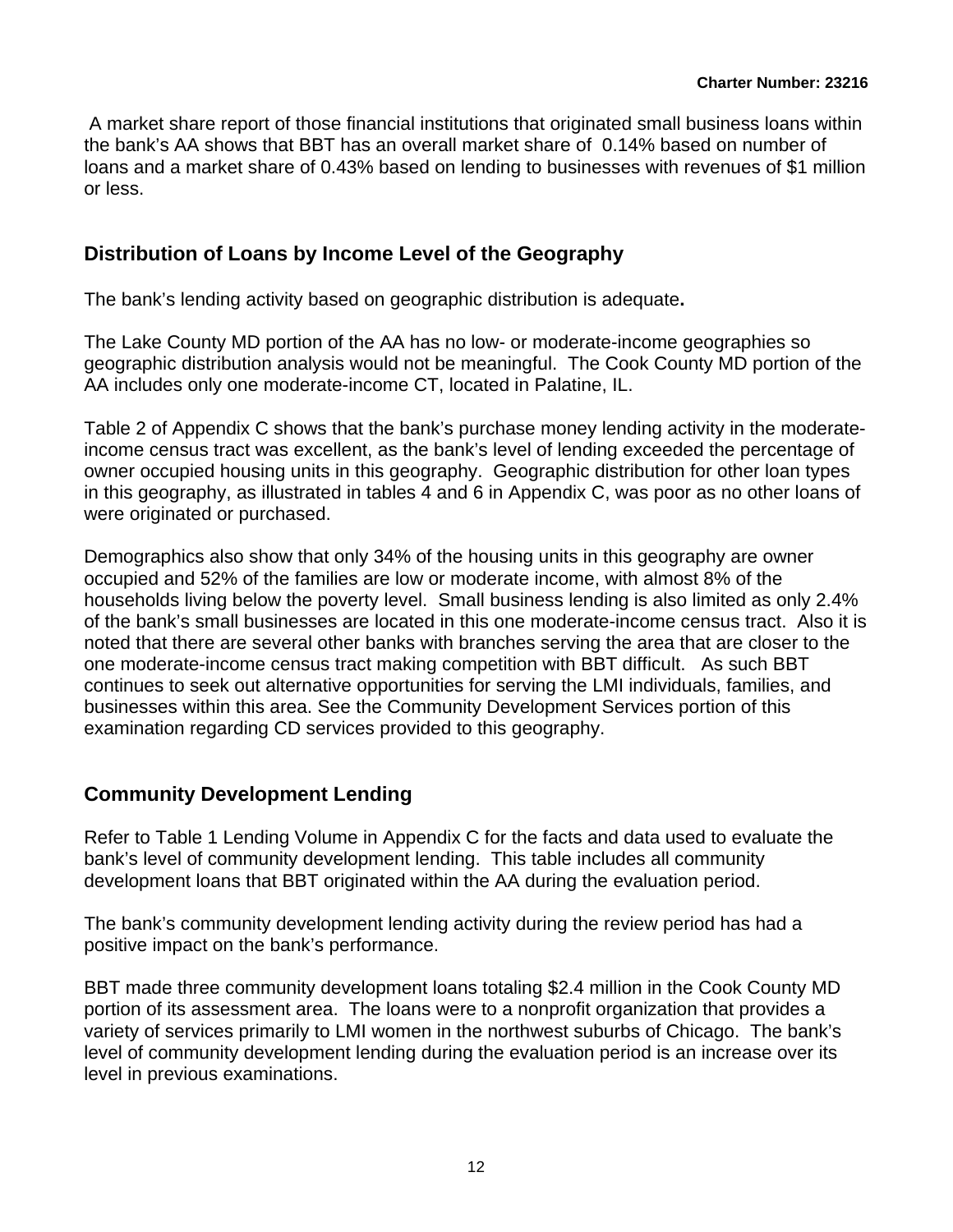#### **Charter Number: 23216**

<span id="page-13-0"></span>In addition to the community development loans in its AA, BBT also made three community development loans outside of its AA but in the larger Chicago region that includes the bank's AA. These three loans total \$9.9 million. They were made to a company in an Empowerment Zone and a tax increment financing district and resulted in the retention and creation of new jobs primarily for LMI persons, which responds to a significant community development need in the region.

Community development lending opportunities are available in BBT's AA, but they are not plentiful because the area is composed primarily of higher income households and because the evaluation period covers a direct and the immediate aftermath of a severe financial crisis that dampened overall demand for credit.

## **Product Innovation and Flexibility**

BBT offers a variety of loan products specifically targeted to LMI individuals and small businesses. In 2010, the bank formed the Community Business Lender Group (CBLG), consisting of five full time employees who focus on lending to businesses with revenues of \$ 1 million or less in Barrington, Hoffman Estates, and Palatine. Since formation of the CBLG, new products that have been introduced include the Harper College Micro Loan Product ,which is designed to offer small loans to entrepreneurs who are referred to the bank through their attendance at the Harper College Small Business Development Center**;** the small business Helping Entrepreneurs Loan Program (HELP) loan, designed to help businesses with annual revenues of \$500M or less by providing working capital LOC or term loans; and the Small Business Overdraft Protection (ODP) product.

#### **Conclusions for Areas Receiving Limited-Scope Reviews**

Based on limited-scope reviews, the bank's performance under the lending test in the Lake County MD is not inconsistent with the bank's overall satisfactory performance under the lending test. Refer to the Tables 1 through 11 in Appendix C for the facts and data that support this conclusion.

## **INVESTMENT TEST**

## **Conclusions for Area Receiving Full-Scope Review**

The bank's performance under the investment test in the Cook County MD is rated high satisfactory. Based on a full-scope review the bank provides a good level of qualified investments in its AA and in the wider regional area that includes its AA.

Refer to Table 14 in Appendix C for the facts and data used to evaluate the bank's level of qualified investments. This table includes all qualified investments that BBT made during the evaluation period, those that remained on the bank's books from prior periods, and unfunded commitments made during the evaluation period.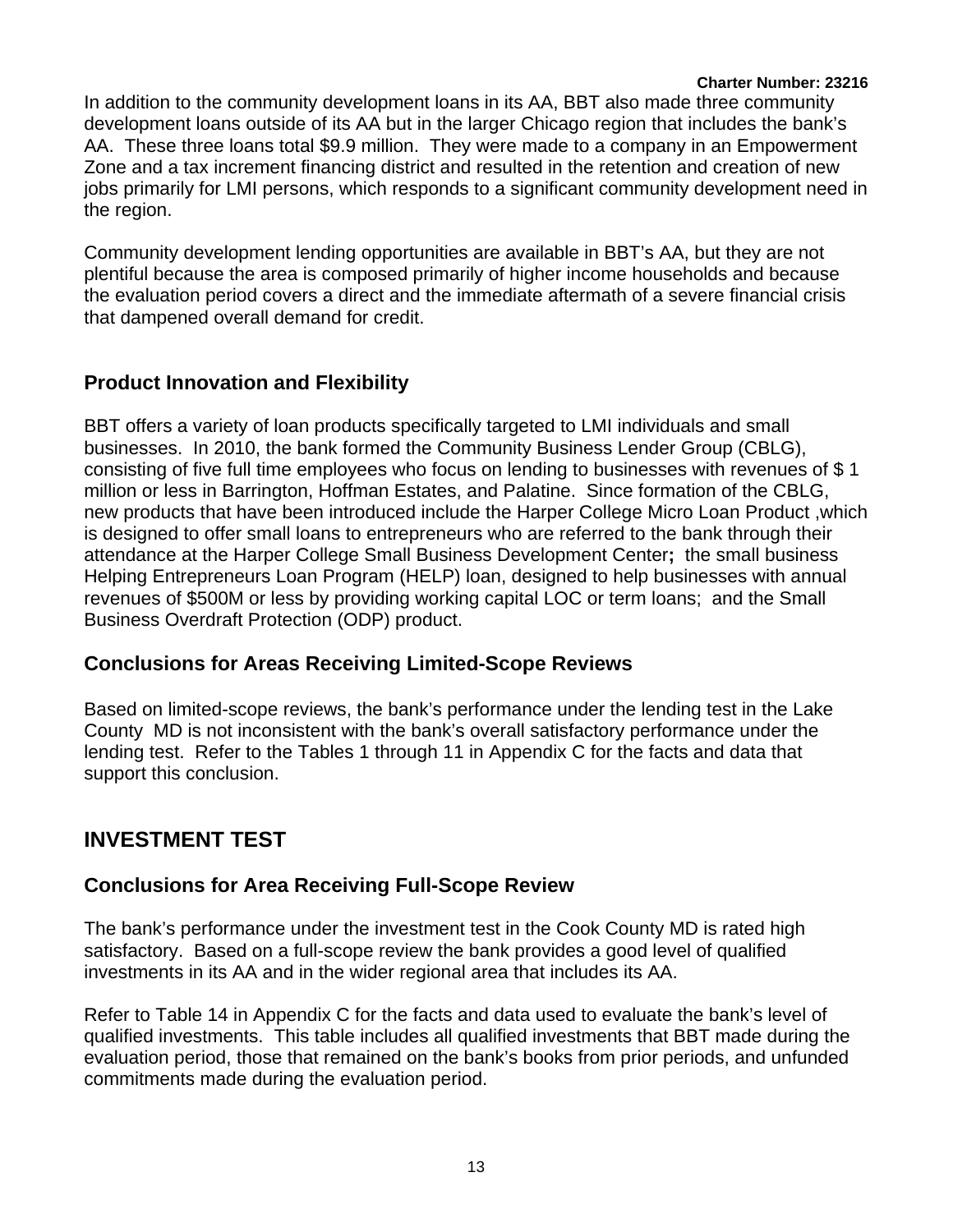#### **Charter Number: 23216**

<span id="page-14-0"></span>During the evaluation period, the Cook County MD portion of the AA the bank made 80 new qualified investments totaling \$2.3 million. In addition, the bank carried on its books seven investments made in prior periods with a value of \$939 thousand, and the bank made two binding commitments that remained unfunded at the end of the evaluation period. Altogether, 87 investments totaling \$3.2 million as well as \$2.9 million in unfunded commitments were considered.

Current period investments included disbursements of \$325 thousand on commitments made during the evaluation period to two SBA-licensed Small Business Investment Companies (SBICs), a security backed by mortgages to LMI borrowers in the AA, three investments in minority-owned banks, three investments in CDFI's serving the regional area, and 70 donations totaling \$92 thousand to nonprofit organizations serving the Cook County MD portion of the bank's AA.

The bank's new investments also included a disbursement on an outstanding commitment to a regional community development financial institution (CDFI) that makes loans to nonprofit organizations in the bank's AA. This investment is considered particularly responsive to local community development needs because the CDFI makes loans to organizations that banks typically cannot lend to. An investment in a regional fund of this type often is the only way for the bank to meet the needs of the CDFI's borrowers.

In addition, donations to nonprofit organizations are considered particularly responsive to community development needs as private donations and state funding for social services have decreased significantly due to the overall poor economic environment and the state of Illinois has been extremely slow to pay its bills owing to its own financial difficulties. Nonprofit social service agencies, including a number to which BBT donated, have seen a significant decrease in private donations, whereas BBT increased its donations over earlier examination periods.

The bank's two new investments in SBICs, which are included in the amounts listed in Table 14 as "Statewide and Regional Funds" are considered responsive to the community development needs of the region because they provide funding for new business activity and will create jobs, both of which are significant needs.

Investments listed in Table 14 as "Outside of Assessment Area" are certificates of deposit in minority-owned banks.

## **Conclusions for Area Receiving Limited-Scope Reviews**

Investment performance in the Lake County MD portion of the AA is inconsistent and weaker with a lower proportion of total investments than those in the Cook County MD. This difference is attributable to the bank's prior period and current investments in mortgage backed securities, which are more readily available in the Cook County MD than in the Lake County MD. Grants to nonprofit organizations are split much more evenly between the two AA.

## **SERVICE TEST**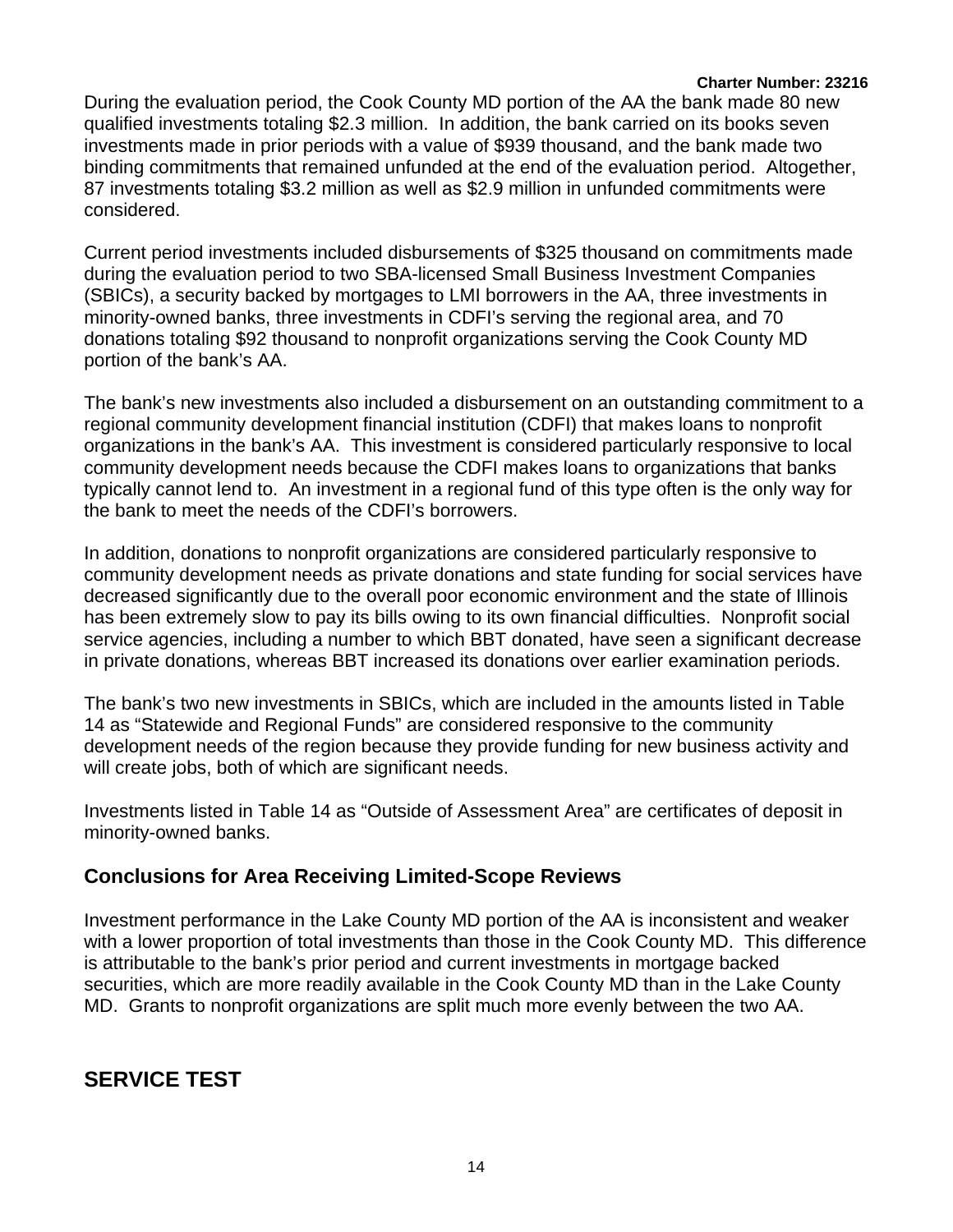## **Conclusions for Areas Receiving Full-Scope Reviews**

The bank's performance under the Service Test is rated high satisfactory. Based on a fullscope review, the bank's performance in the Cook County MD portion of the AA is good as the bank's branches and services are accessible to geographies and borrowers of different income levels throughout BBT's AA.

## **Retail Banking Services**

Refer to Table 15 in Appendix C for the facts and data used to evaluate the distribution of the bank's branch delivery system and branch openings and closings. The bank's delivery systems are reasonably accessible to essentially all portions of their AA.

In the full scope portion of the bank's AA, the bank has four locations; three located in upperincome geographies and one located in a middle-income geography. No branches have been opened or closed since the prior CRA examination.

Lobby and drive up hours at all bank locations are uniform, offering equal opportunities for all bank customers to access bank services. Additionally the bank offers no charge ATM usage at not only at BBT ATMs but at all ATMs owned by any Wintrust Bank. Account and service information is available to customers twenty four hours a day by telephone and through the internet.

The bank offers a wide array of deposit and loan products to the community, including individual deposit accounts with no monthly minimum balance or monthly fees, small business checking accounts, small dollar loans designed to meet unexpected short term needs or to help individuals repair their credit history, and loans designed specifically for small business entrepreneurs.

#### **Community Development Services**

BBT provides a relatively high level of community development services.

During the evaluation period, twenty-nine bank employees provided their financial expertise to twenty-six non-profit organizations that primarily serve LMI persons or small businesses. For example, bank personnel served in board and committee leadership positions, headed fundraising efforts, helped to develop new financing programs, and participated in the preparation of income tax returns for LMI persons.

In addition, the bank sponsored numerous seminars that provided financial management information to individuals and small businesses. The bank has partnered with at least three community resource centers in Palatine and Hoffman Estates to offer the FDIC's Money Smart Seminars. The small business Community Business Lending Group ( CBLG), formed by the bank in 2010, has presented seminars that have included employees, CPAs, insurance agents, and attorneys speaking on topics of interest to small business entrepreneurs.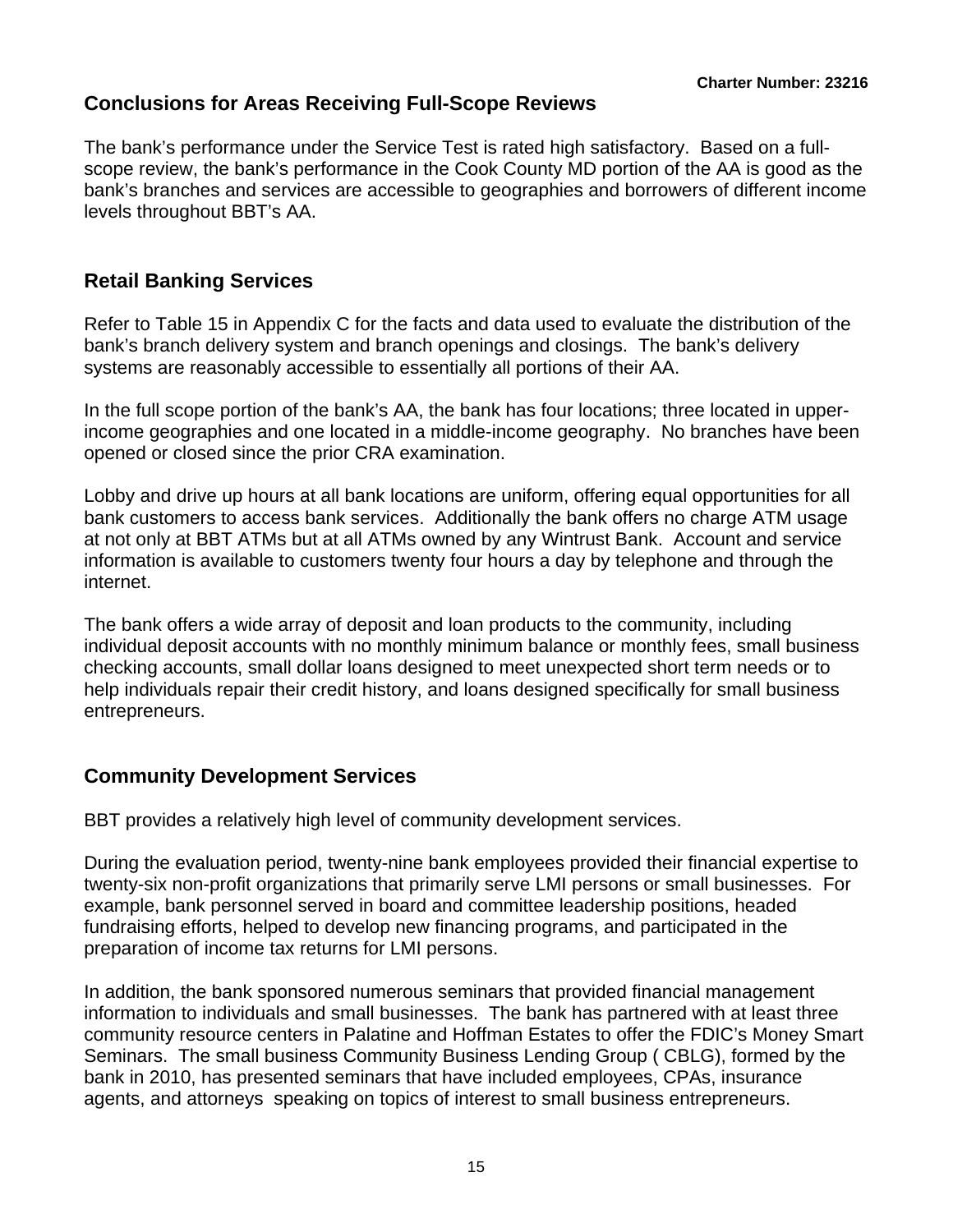Bank employees who are members of the Barrington Rotary Club assisted in the development of a small business micro-lending program offered through the club. Two loans in amounts of \$3 thousand and \$5 thousand have been originated thus far.

Additionally, a bank representative provided assistance to at least six LMI individuals to qualify for homes from the local Habitat for Humanity program.

One employee serves as the Committee Chair for the Committee for Community Development at the Community Associations Institute (CAI) of Illinois. This committee provides financial, legal, accounting, and other services to homeowner associations, managers, and unit owners located in low- to moderate-income areas who might not otherwise have access to these services.

In July 2011, the bank made arrangements to provide in-kind assistance to the Service Corp of Retired Executives (S.C.O.R.E.) as a rent-free tenant. This entity is part of the SBA and its purpose is to counsel, mentor, and advise small to medium size businesses in any aspect of their business cycle, free of charge.

#### **Conclusions for Areas Receiving Limited-Scope Reviews**

Based on limited-scope reviews, the bank's performance under the service test in the Lake County MD portion of the AA is not inconsistent with performance under the service test in the Cook County MD portion of the AA.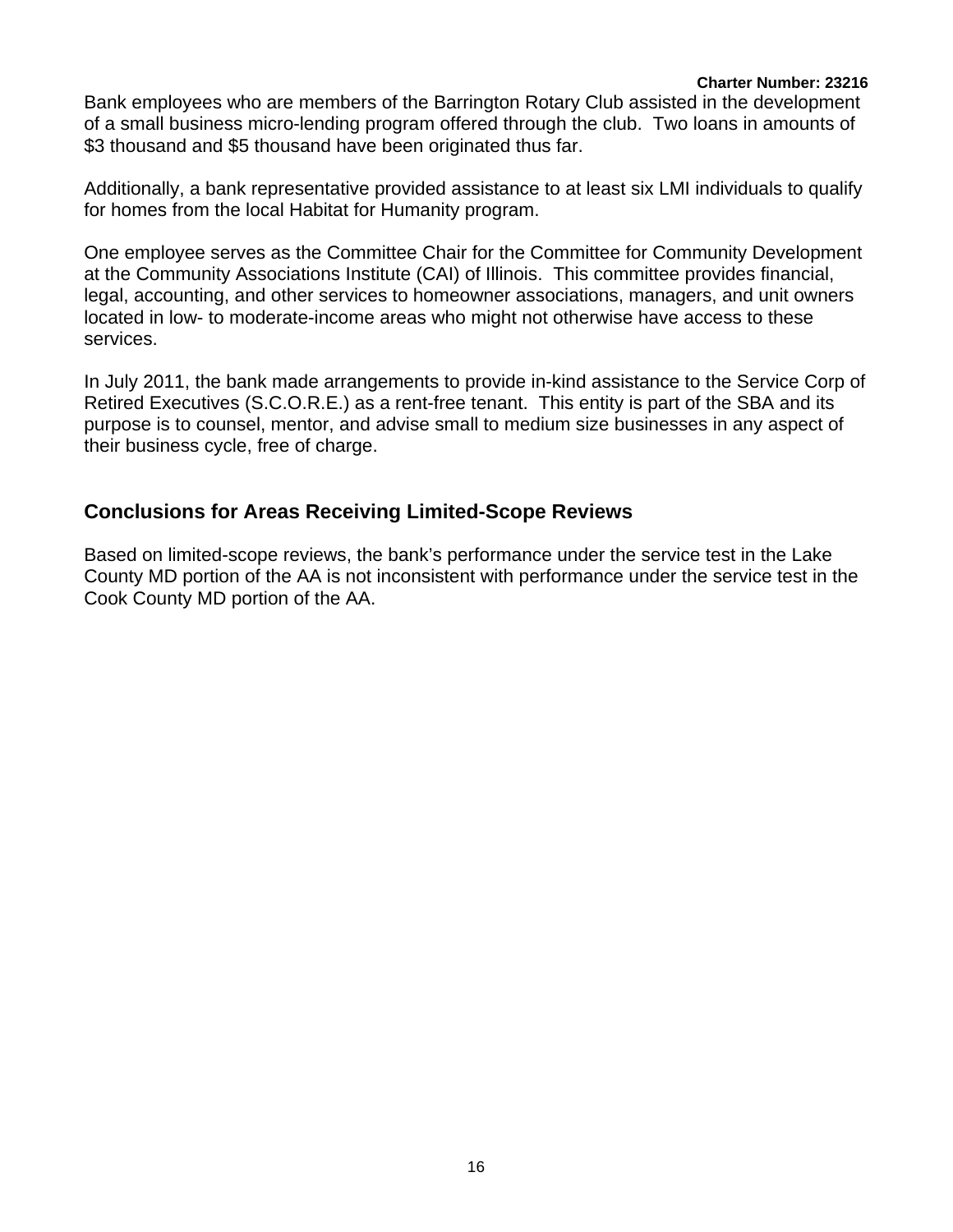The following table identifies the time period covered in this evaluation, affiliate activities that were reviewed, and loan products considered. The table also reflects the metropolitan and nonmetropolitan areas that received comprehensive examination review (designated by the term "full-scope") and those that received a less comprehensive review (designated by the term "limited-scope").

| <b>Time Period Reviewed</b>                                                                     | Lending Test (excludes CD Loans): 01/01/2008-12/31/2010<br>Investment and Service Tests and<br>CD Loans: 9/1/2008 - 8/31/2011 |                                                             |  |  |  |  |
|-------------------------------------------------------------------------------------------------|-------------------------------------------------------------------------------------------------------------------------------|-------------------------------------------------------------|--|--|--|--|
| <b>Financial Institution</b>                                                                    |                                                                                                                               | <b>Products Reviewed</b>                                    |  |  |  |  |
| Barrington Bank & Trust Company (BBT), 201 South<br><b>Hough Street</b><br>Barrington, Illinois |                                                                                                                               | <b>Residential Real Estate and Small</b><br><b>Business</b> |  |  |  |  |
| Affiliate(s)                                                                                    | <b>Affiliate</b><br>Relationship                                                                                              | <b>Products Reviewed</b>                                    |  |  |  |  |
| Wintrust Mortgage Company                                                                       | <b>Bank Subsidiary</b>                                                                                                        | Residential Mortgages reported on HMDA<br>LARs 2008-2010    |  |  |  |  |
| List of Assessment Areas and Type of Examination                                                |                                                                                                                               |                                                             |  |  |  |  |
| <b>Assessment Area</b>                                                                          | <b>Type of Exam</b>                                                                                                           | <b>Other Information</b>                                    |  |  |  |  |
| <b>Illinois</b><br>Chicago-Naperville-Joliet MD<br>Lake County IL-WI MD                         | Full-Scope<br>Limited-Scope                                                                                                   |                                                             |  |  |  |  |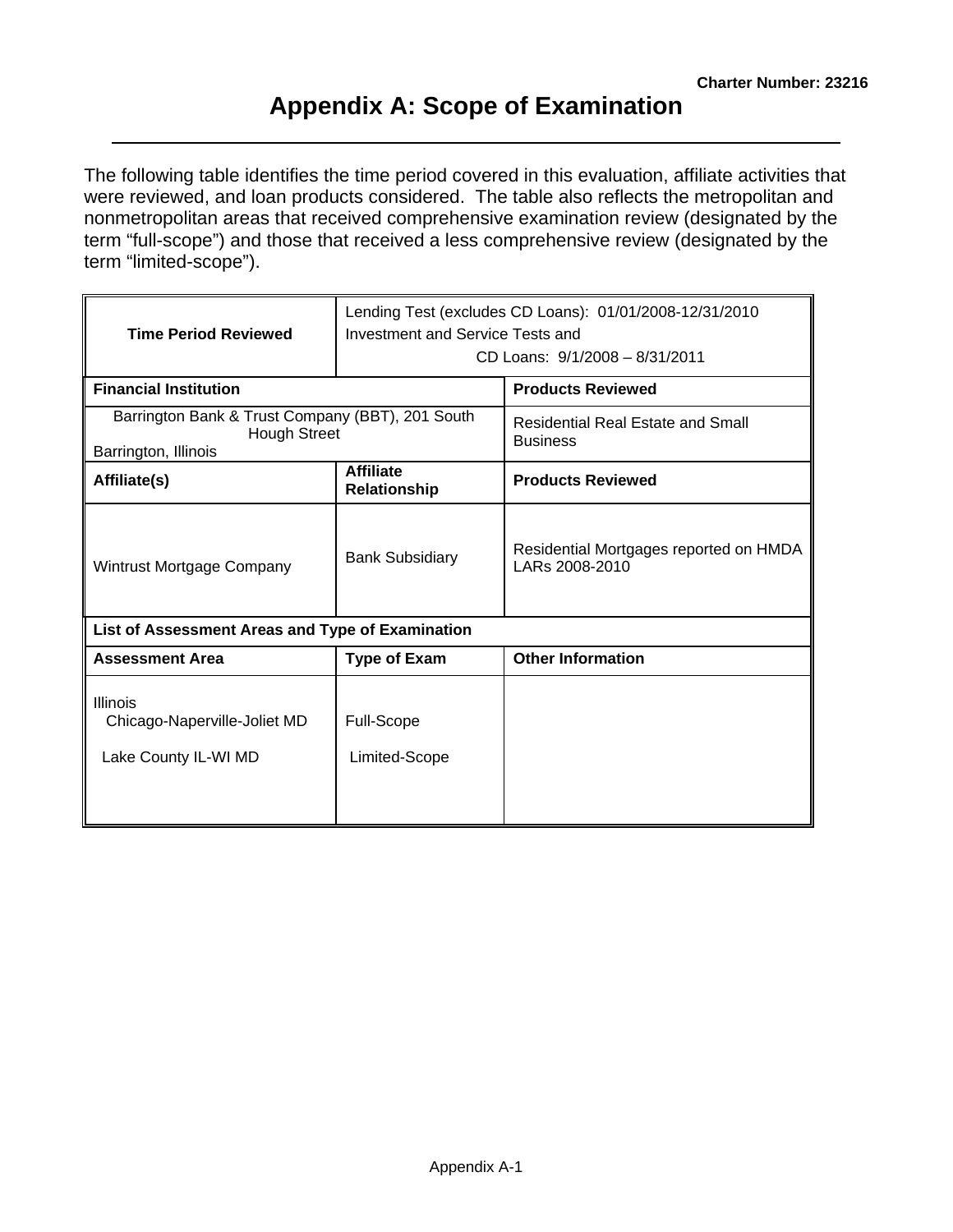## **Full-Scope Area**

#### **The full scope portion of the PE consists of that part of the bank's AA that is located in Cook County, Illinois.**

| Demographic Information for Full-Scope Area: Cook County (Chicago/ Joliet/Naperville MD)                 |                                        |                 |                                           |                    |                             |                 |  |  |  |  |  |  |  |
|----------------------------------------------------------------------------------------------------------|----------------------------------------|-----------------|-------------------------------------------|--------------------|-----------------------------|-----------------|--|--|--|--|--|--|--|
| Demographic Characteristics                                                                              | #                                      | Low<br>$%$ of # | Moderate<br>$%$ of #                      | Middle<br>$%$ of # | Upper<br>$%$ of #           | NA*<br>$%$ of # |  |  |  |  |  |  |  |
| Geographies (Census Tracts/BNAs)                                                                         | 36                                     | $0.00\%$        | 2.78%                                     | 33.33%             | 63.89%                      | $0.00\%$        |  |  |  |  |  |  |  |
| Population by Geography                                                                                  | 224,208                                | $0.00\%$        | 3.56%                                     | 36.66%             | 59.78%                      | $0.00\%$        |  |  |  |  |  |  |  |
| Owner-Occupied Housing by Geography                                                                      | 62,384                                 | $0.00\%$        | 1.61%                                     | 35.21%             | 63.17%                      | $0.00\%$        |  |  |  |  |  |  |  |
| <b>Businesses by Geography</b>                                                                           | 12,402                                 | $0.00\%$        | 2,41%                                     | 26.18%             | 71.41%                      | $0.00\%$        |  |  |  |  |  |  |  |
| Farms by Geography                                                                                       | 222                                    | $0.00\%$        | 3.15%                                     | 21.17%             | 75.68%                      | 0.00%           |  |  |  |  |  |  |  |
| Family Distribution by Income Level                                                                      | 58,653                                 | 9.54%           | 14.01%                                    | 22.95%             | 53.50%                      | $0.00\%$        |  |  |  |  |  |  |  |
| Distribution of Low- and Moderate-Income<br>Families throughout AA Geographies                           | 13,812                                 | $0.00\%$        | 6.46%                                     | 47.37%             | 46.17%                      | $0.00\%$        |  |  |  |  |  |  |  |
| Median Family Income<br>HUD Adjusted Median Family Income for 2010<br>Households Below the Poverty Level | $=$ \$60,166<br>$= $74,700$<br>$= 3\%$ |                 | Median Housing Value<br>Unemployment Rate |                    | $=$ \$197,543<br>$= 1.83\%$ |                 |  |  |  |  |  |  |  |

(\*) The NA category consists of geographies that have not been assigned an income classification. Source: 2010 HUD update MFI

 The Cook County MD portion of the bank's AA is part of the Chicago/Joliet/ Naperville MD and is located in the Northwest corner of Cook County. It includes one census tract located in McHenry County.

There are 36 census tracts in the Cook County MD portion of the AA, with a total population of 224,208, which is primarily middle- and upper- income. There are no low-income census tracts and the one moderate-income census tract in this portion of the bank's AA is located in the far east corner of Palatine. The bank's branch locations are in Barrington, Hoffman Estates, and Palatine.

As of June 30, 2010 BBT, total deposits were \$876,801, which includes \$204,063 from Cook County. The bank ranks  $77<sup>th</sup>$  out of 163 financial institutions with deposits in Cook County, with a market share of.11%. Major competitors in the bank's AA include Fifth Third, Harris, TCF, American Chartered, and Chase. The bank is primarily a small business lender, with 30% of its lending activity centered in the Community Advantage program, which consists of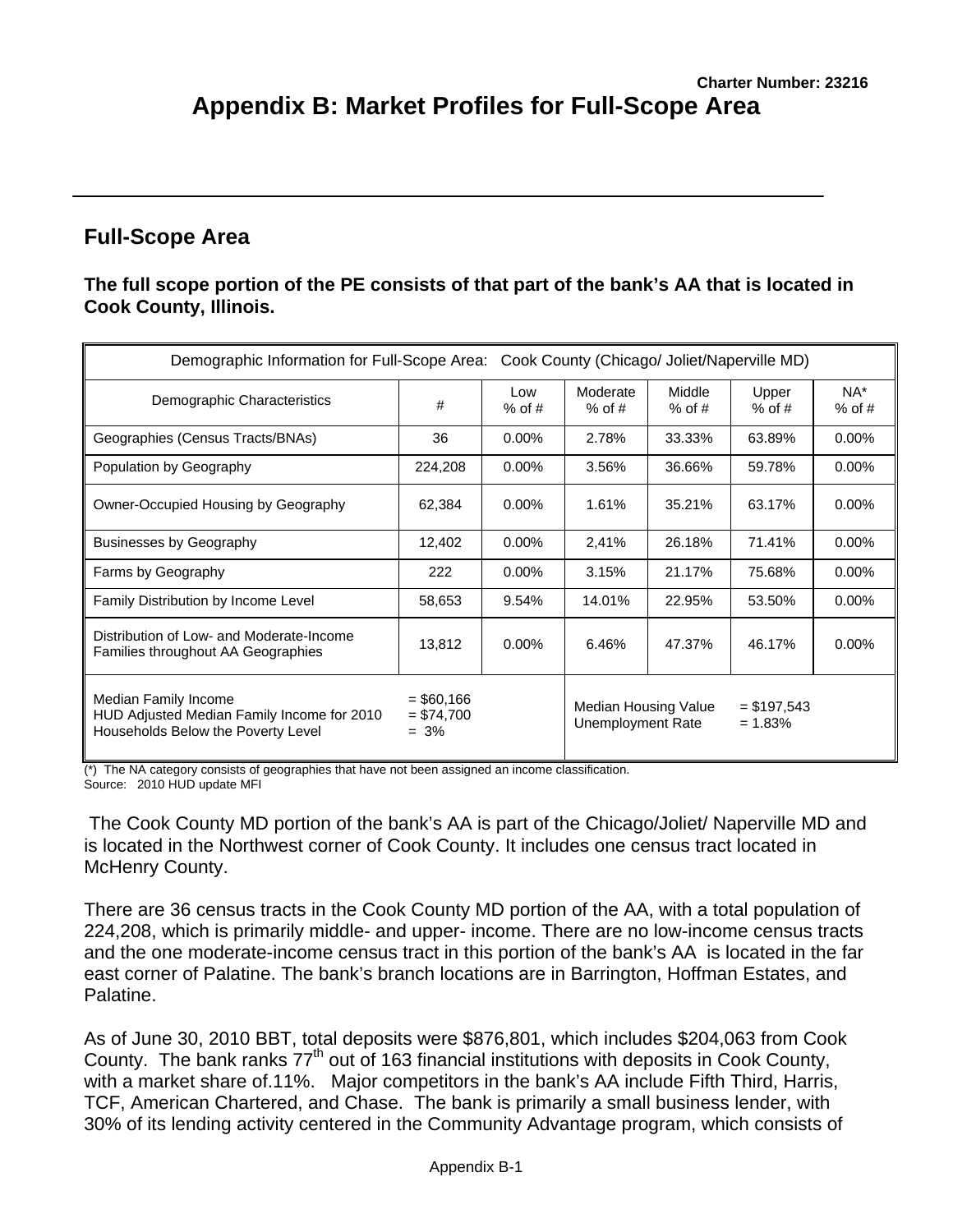loans to condominium associations, homeowner associations, etc. Residential lending is minimal as the vast majority of residential lending is referred to Wintrust Mortgage Company, which was a bank affiliate during the review period.

The updated Housing and Urban Development (HUD) 2010 median family income for the Cook County portion of the AA is \$74,700. A breakdown of family income levels within the AA shows that 10% are low-income, 14% are moderate-income, 23% are middle-income and 53% are upper-income. In addition, 3% of the households within this portion of the AA have incomes below the poverty level.

Of the 83,901 housing units in Cook County MD portion of the AA, 74% are owner occupied units and 23% are occupied rental units. 63,924 (76%) are 1-4 family housing units and 24% are multifamily units. The median housing value based on 2010 census data is \$197,543.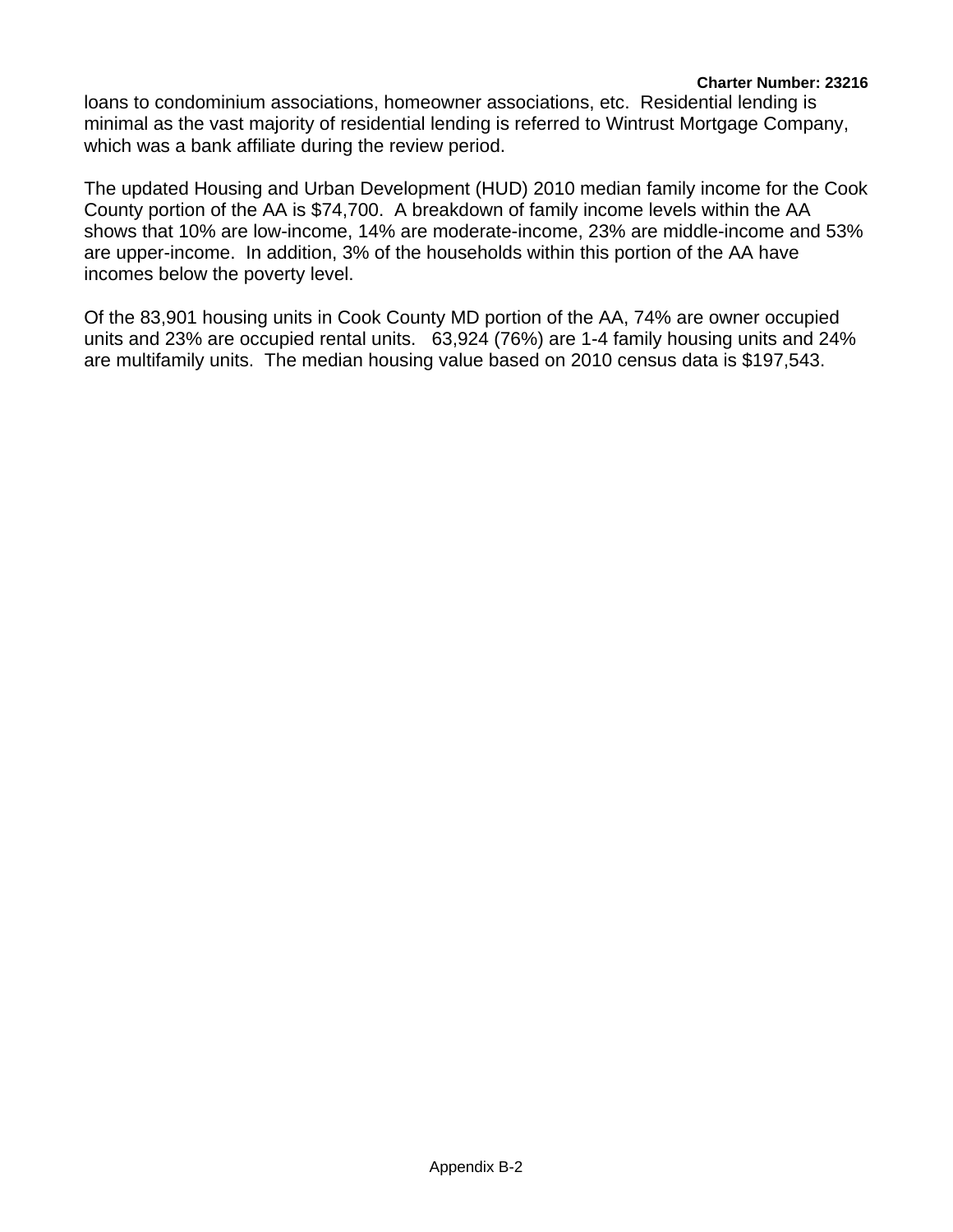# **Content of Standardized Tables**

References to the "bank" include activities of any affiliates that the bank provided for consideration (refer to appendix A: Scope of the Examination). For purposes of reviewing the lending test tables, the following are applicable: (1) purchased loans are treated as originations/purchases and market share is the number of loans originated and purchased by the bank as a percentage of the aggregate number of reportable loans originated and purchased by all lenders in the MA/assessment area; (2) Partially geocoded loans (loans where no census tract is provided) cannot be broken down by income geographies and, therefore, are only reflected in the Total Loans in Core Tables 2 through 7 and part of Table 13; and (3) Partially geocoded loans are included in the Total Loans and % Bank Loans Column in Core Tables 8 through 12 and part of Table 13. Tables without data are not included in this PE.

The following is a listing and brief description of the tables:

- **Table 1. Lending Volume** Presents the number and dollar amount of reportable loans originated and purchased by the bank over the evaluation period by MA/assessment area. Community development loans to statewide or regional entities or made outside the bank's assessment area may receive positive CRA consideration. See Interagency Q&As \_\_.12 (i) - 5 and - 6 for guidance on when a bank may receive positive CRA consideration for such loans. Refer to the CRA section of the Compliance Policy intranet page for guidance on table placement.
- **Table 1. Other Products**  Presents the number and dollar amount of any unreported category of loans originated and purchased by the bank over the evaluation period by MA/assessment area. Examples include consumer loans or other data that a bank may provide, at its option, concerning its lending performance. This is a two-page table that lists specific categories.
- **Table 2. Geographic Distribution of Home Purchase Loans** Compares the percentage distribution of the number of loans originated and purchased by the bank in low-, moderate-, middle-, and upper-income geographies to the percentage distribution of owner-occupied housing units throughout those geographies. The table also presents market share information based on the most recent aggregate market data available.
- **Table 3. Geographic Distribution of Home Improvement Loans** Not included in this PE.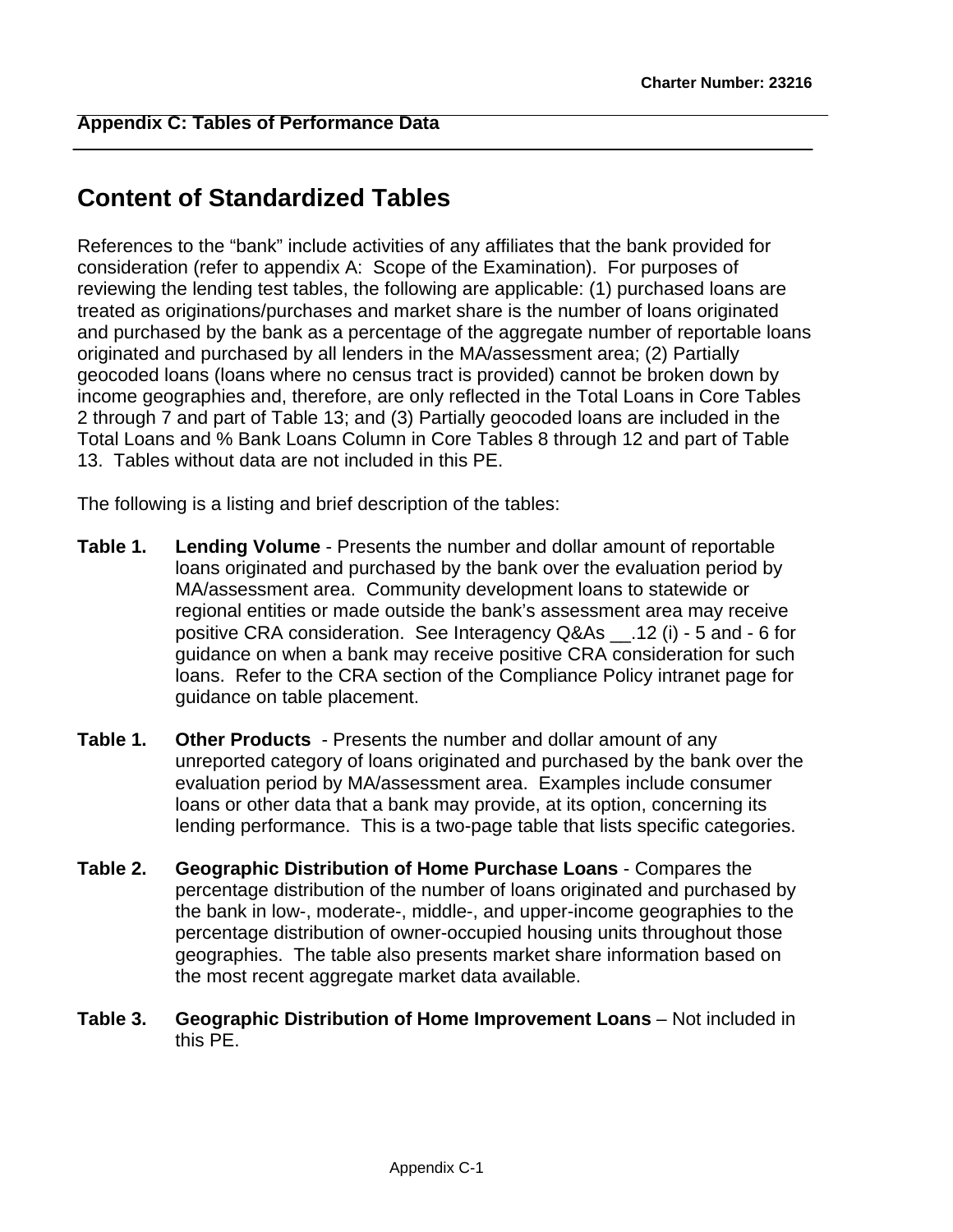- **Table 4. Geographic Distribution of Home Mortgage Refinance Loans** -Compares the percentage distribution of the number of loans originated and purchased by the bank in low-, moderate-, middle-, and upper-income geographies to the percentage distribution of owner-occupied housing units throughout those geographies. The table also presents market share information based on the most recent aggregate market data available.
- **Table 5. Geographic Distribution of Multifamily Loans -** Not included in this PE.
- **Table 6. Geographic Distribution of Small Loans to Businesses** The percentage distribution of the number of small loans (less than or equal to \$1 million) to businesses originated and purchased by the bank in low-, moderate-, middle-, and upper-income geographies compared to the percentage distribution of businesses (regardless of revenue size) throughout those geographies. The table also presents market share information based on the most recent aggregate market data available. Because small business data are not available for geographic areas smaller than counties, it may be necessary to use geographic areas larger than the bank's assessment area.
- **Table 7. Geographic Distribution of Small Loans to Farms** Not included in this PE.
- **Table 8. Borrower Distribution of Home Purchase Loans** Compares the percentage distribution of the number of loans originated and purchased by the bank to low-, moderate-, middle-, and upper-income borrowers to the percentage distribution of families by income level in each MA/assessment area. The table also presents market share information based on the most recent aggregate market data available.
- **Table 9. Borrower Distribution of Home Improvement Loans** See Table 8.
- **Table 10. Borrower Distribution of Refinance Loans** Compares the percentage distribution of the number of loans originated and purchased by the bank to low-, moderate-, middle-, and upper-income borrowers to the percentage distribution of families by income level in each MA/assessment area. The table also presents market share information based on the most recent aggregate market data available.
- **Table 11. Borrower Distribution of Small Loans to Businesses** Compares the percentage distribution of the number of small loans (less than or equal to \$1 million) originated and purchased by the bank to businesses with revenues of \$1 million or less to the percentage distribution of businesses with revenues of \$1 million or less. In addition, the table presents the percentage distribution of the number of loans originated and purchased by the bank by loan size, regardless of the revenue size of the business. Market share information is presented based on the most recent aggregate market data available.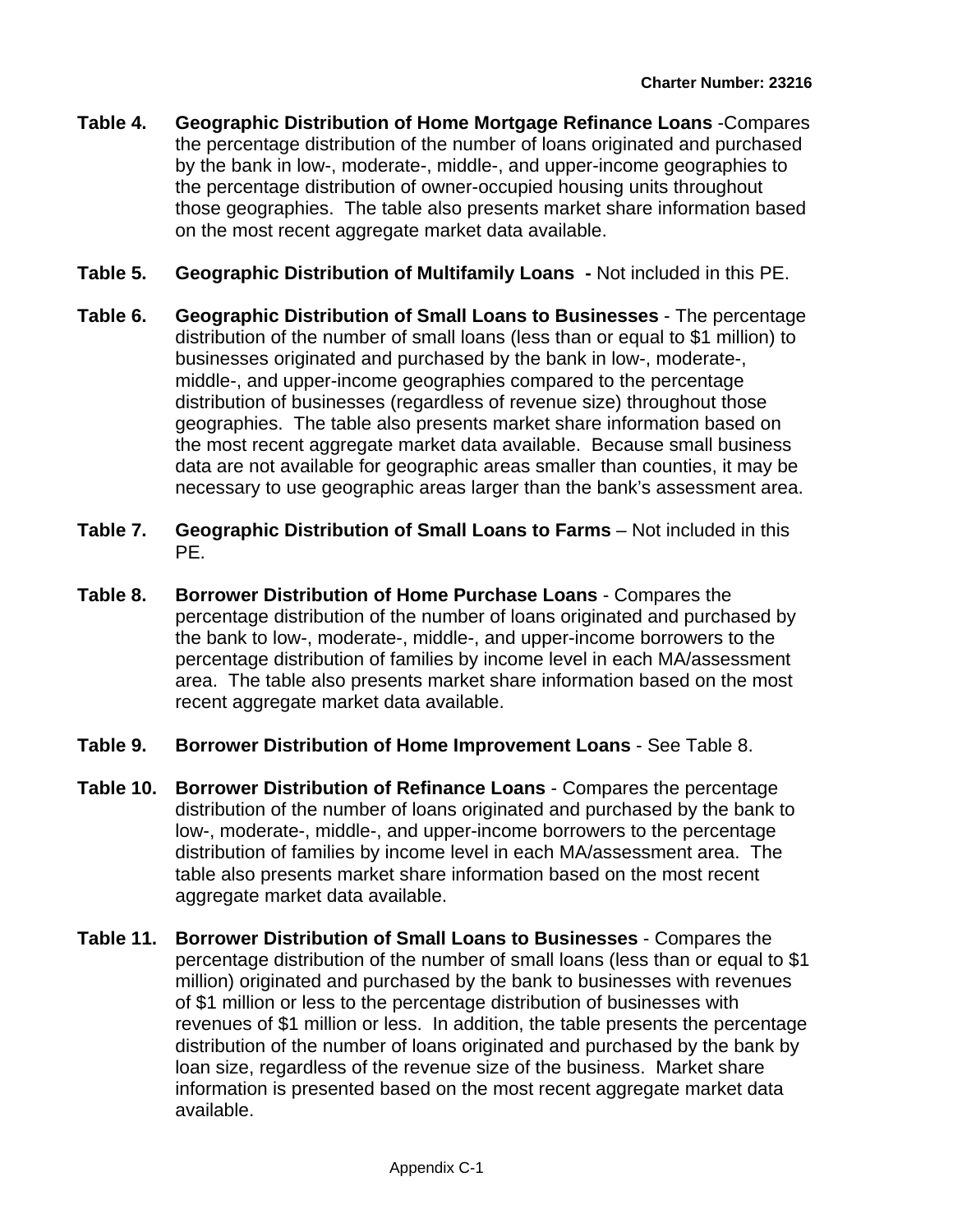- **Table 12. Borrower Distribution of Small Loans to Farms** Not included in this PE.
- **Table 13. Geographic and Borrower Distribution of Consumer Loans (OPTIONAL) –** Not included in this PE.
- **Table 14. Qualified Investments** Presents the number and dollar amount of qualified investments made by the bank in each MA/AA. The table separately presents investments made during prior evaluation periods that are still outstanding and investments made during the current evaluation period. Prior-period investments are reflected at their book value as of the end of the evaluation period. Current period investments are reflected at their original investment amount even if that amount is greater than the current book value of the investment. The table also presents the number and dollar amount of unfunded qualified investment commitments. In order to be included, an unfunded commitment must be legally binding and tracked and recorded by the bank's financial reporting system.

A bank may receive positive consideration for qualified investments in statewide/regional entities or made outside of the bank's assessment area. See Interagency Q&As .12 (i) - 5 and - 6 for guidance on when a bank may receive positive CRA consideration for such investments. Refer to the CRA section of the Compliance Policy intranet page for guidance on table placement.

**Table 15. Distribution of Branch Delivery System and Branch Openings/Closings**  - Compares the percentage distribution of the number of the bank's branches in low-, moderate-, middle-, and upper-income geographies to the percentage of the population within each geography in each MA/AA. The table also presents data on branch openings and closings in each MA/AA.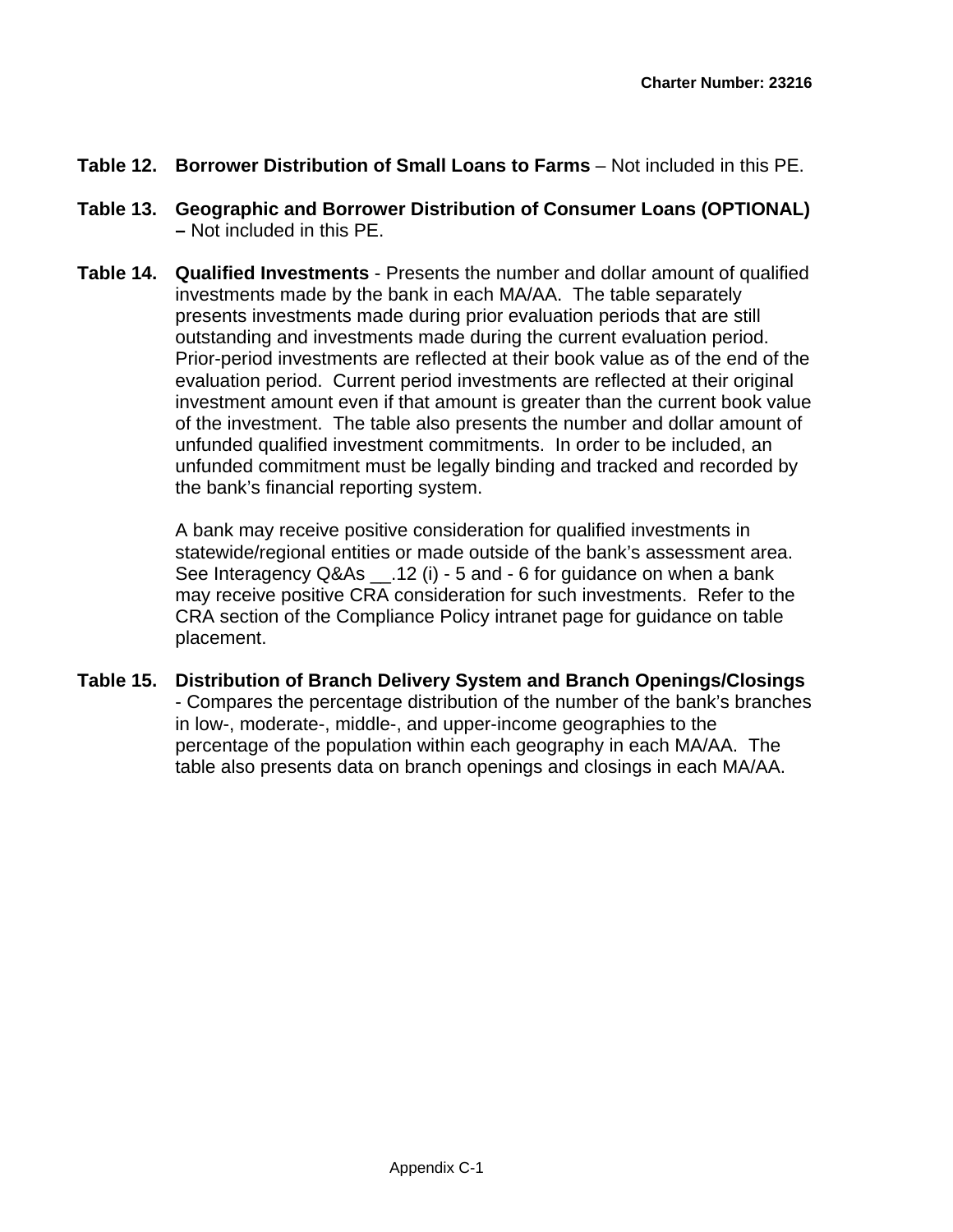## **Tables of Performance Data 1. Lending Volume**

| LENDING VOLUME                  |                         |     | GEOGRAPHIC AREA: BBT AA |                                     |            | Evaluation Period: January 1, 2008 TO December 31, 2010 |              |                                |                           |                |                       |                                            |
|---------------------------------|-------------------------|-----|-------------------------|-------------------------------------|------------|---------------------------------------------------------|--------------|--------------------------------|---------------------------|----------------|-----------------------|--------------------------------------------|
|                                 | $%$ of<br>Rated<br>Area |     | Home Mortgage           | Small Loans to<br><b>Businesses</b> |            | Small Loans to Farms                                    |              | Development Loans <sup>®</sup> | Community<br>$\star\star$ | Loans          | <b>Total Reported</b> | % of Rated Area<br>Deposits in<br>MA/AA*** |
| MA/Assessment Area:             | Loans $(H)$<br>in MA/AA | #   | \$ (000's)              | #                                   | \$ (000's) | #                                                       | \$ (000's)   | #                              | \$ (000's)                | #              | \$(000's)             |                                            |
| <b>Full Review:</b>             |                         |     |                         |                                     |            |                                                         |              |                                |                           |                |                       |                                            |
| Chicago/Naperville/Joliet<br>MD | 71.10                   | 287 | 71,087                  | 205                                 | 28,747     | 0                                                       | $\mathbf{0}$ | 2,400<br>3                     |                           | 100,329<br>495 |                       | 23.59                                      |
|                                 |                         |     |                         |                                     |            |                                                         |              |                                |                           |                |                       |                                            |
|                                 |                         |     |                         |                                     |            |                                                         |              |                                |                           |                |                       |                                            |
|                                 |                         |     |                         |                                     |            |                                                         |              |                                |                           |                |                       |                                            |
|                                 |                         |     |                         |                                     |            |                                                         |              |                                |                           |                |                       |                                            |
|                                 |                         |     |                         |                                     |            |                                                         |              |                                |                           |                |                       |                                            |
| <b>Limited Review:</b>          |                         |     |                         |                                     |            |                                                         |              |                                |                           |                |                       |                                            |
| Lake County IL-WI MD            | 28.90                   | 86  | 25,276                  | 114                                 | 22,399     | 0                                                       | 0            | 0                              | $\Omega$                  | 200            | 47,675                | 76.41                                      |
|                                 |                         |     |                         |                                     |            |                                                         |              |                                |                           |                |                       |                                            |
|                                 |                         |     |                         |                                     |            |                                                         |              |                                |                           |                |                       |                                            |
|                                 |                         |     |                         |                                     |            |                                                         |              |                                |                           |                |                       |                                            |
|                                 |                         |     |                         |                                     |            |                                                         |              |                                |                           |                |                       |                                            |
|                                 |                         |     |                         |                                     |            |                                                         |              |                                |                           |                |                       |                                            |

<sup>\*</sup> Loan Data as of 2010. Rated area refers to either the state or multi-state MA rating area.

<sup>\*\*</sup> The evaluation period for Community Development Loans is 9/1/2008 to 8/31/2010.

<sup>\*\*\*</sup> Deposit Data as of 6/30/2010. Rated Area refers to either the state, multi-state MA, or institution, as appropriate.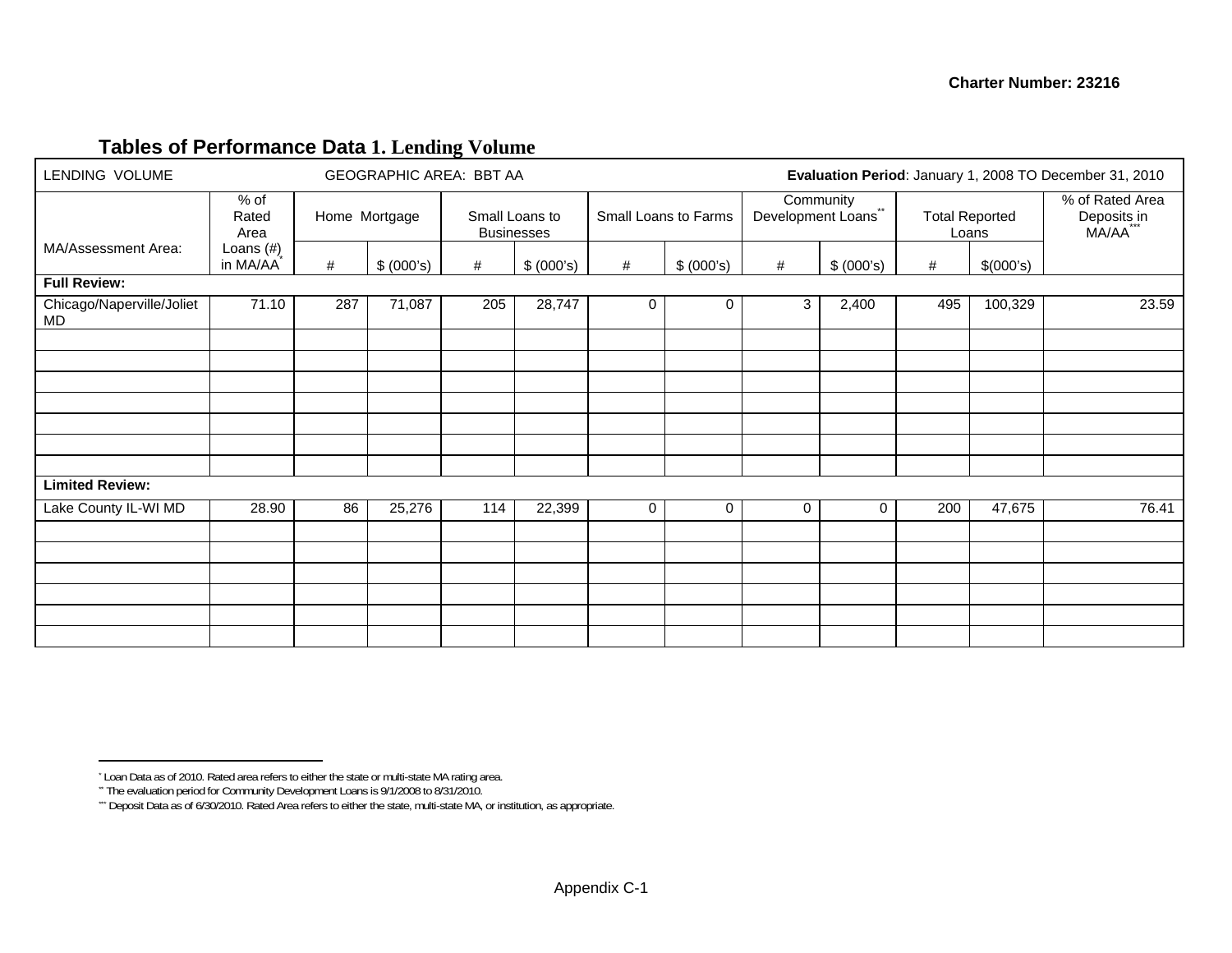#### **Table 2. Geographic Distribution of Home Purchase Loans**

| Geographic Distribution: HOME PURCHASE |                                     |                               | Geography: BBT AA                                |                 |                                  | Evaluation Period: January 1, 2008 TO December 31, 2010 |                                  |                 |                                  |                             |             |                               |      |      |      |
|----------------------------------------|-------------------------------------|-------------------------------|--------------------------------------------------|-----------------|----------------------------------|---------------------------------------------------------|----------------------------------|-----------------|----------------------------------|-----------------------------|-------------|-------------------------------|------|------|------|
|                                        | <b>Total Home</b><br>Purchase Loans |                               | Geographies                                      | Low-Income      | Moderate-Income<br>Geographies   |                                                         | Middle-Income<br>Geographies     |                 |                                  | Upper-Income<br>Geographies |             | Market Share (%) by Geography |      |      |      |
| MA/Assessment Area:                    | #                                   | % of<br>Total                 | %<br>Owner<br>Occ<br>$***$<br>Units <sup>*</sup> | % BANK<br>Loans | $\%$<br>Owner<br>Occ<br>Units*** | % BANK<br>Loans                                         | $\%$<br>Owner<br>Occ<br>Units*** | % BANK<br>Loans | $\%$<br>Owner<br>Occ<br>Units*** | % BANK<br>Loans             | Over<br>all | Low                           | Mod  | Mid  | Upp  |
| <b>Full Review:</b>                    |                                     |                               |                                                  |                 |                                  |                                                         |                                  |                 |                                  |                             |             |                               |      |      |      |
| Chicago/Naperville/Joliet<br>MD        | 94                                  | 84.68<br>0.00<br>0.00<br>1.61 |                                                  |                 |                                  | 4.26                                                    | 35.21                            | 32.98           | 63.17                            | 62.77                       | 2.24        | 0.00                          | 1.35 | 1.81 | 2.56 |
|                                        |                                     |                               |                                                  |                 |                                  |                                                         |                                  |                 |                                  |                             |             |                               |      |      |      |
|                                        |                                     |                               |                                                  |                 |                                  |                                                         |                                  |                 |                                  |                             |             |                               |      |      |      |
|                                        |                                     |                               |                                                  |                 |                                  |                                                         |                                  |                 |                                  |                             |             |                               |      |      |      |
|                                        |                                     |                               |                                                  |                 |                                  |                                                         |                                  |                 |                                  |                             |             |                               |      |      |      |
|                                        |                                     |                               |                                                  |                 |                                  |                                                         |                                  |                 |                                  |                             |             |                               |      |      |      |
| <b>Limited Review:</b>                 |                                     |                               |                                                  |                 |                                  |                                                         |                                  |                 |                                  |                             |             |                               |      |      |      |
| Lake County IL-WI MD                   | 17                                  | 15.32                         | 0.00                                             | 0.00            | 0.00                             | 0.00                                                    | 10.05                            | 11.76           | 89.95                            | 88.24                       | 1.65        | 0.00                          | 0.00 | 3.39 | 1.41 |
|                                        |                                     |                               |                                                  |                 |                                  |                                                         |                                  |                 |                                  |                             |             |                               |      |      |      |
|                                        |                                     |                               |                                                  |                 |                                  |                                                         |                                  |                 |                                  |                             |             |                               |      |      |      |
|                                        |                                     |                               |                                                  |                 |                                  |                                                         |                                  |                 |                                  |                             |             |                               |      |      |      |
|                                        |                                     |                               |                                                  |                 |                                  |                                                         |                                  |                 |                                  |                             |             |                               |      |      |      |
|                                        |                                     |                               |                                                  |                 |                                  |                                                         |                                  |                 |                                  |                             |             |                               |      |      |      |
|                                        |                                     |                               |                                                  |                 |                                  |                                                         |                                  |                 |                                  |                             |             |                               |      |      |      |

<sup>\*</sup> Based on 2009 Peer Mortgage Data.

<sup>\*\*</sup> Home purchase loans originated and purchased in the MA/AA as a percentage of all home purchase loans originated and purchased in the rated area.

<sup>\*\*\*</sup> Percentage of Owner Occupied Units is the number of owner occupied housing units in a particular geography divided by the number of owner occupied housing units in the area based on 2000 Census information.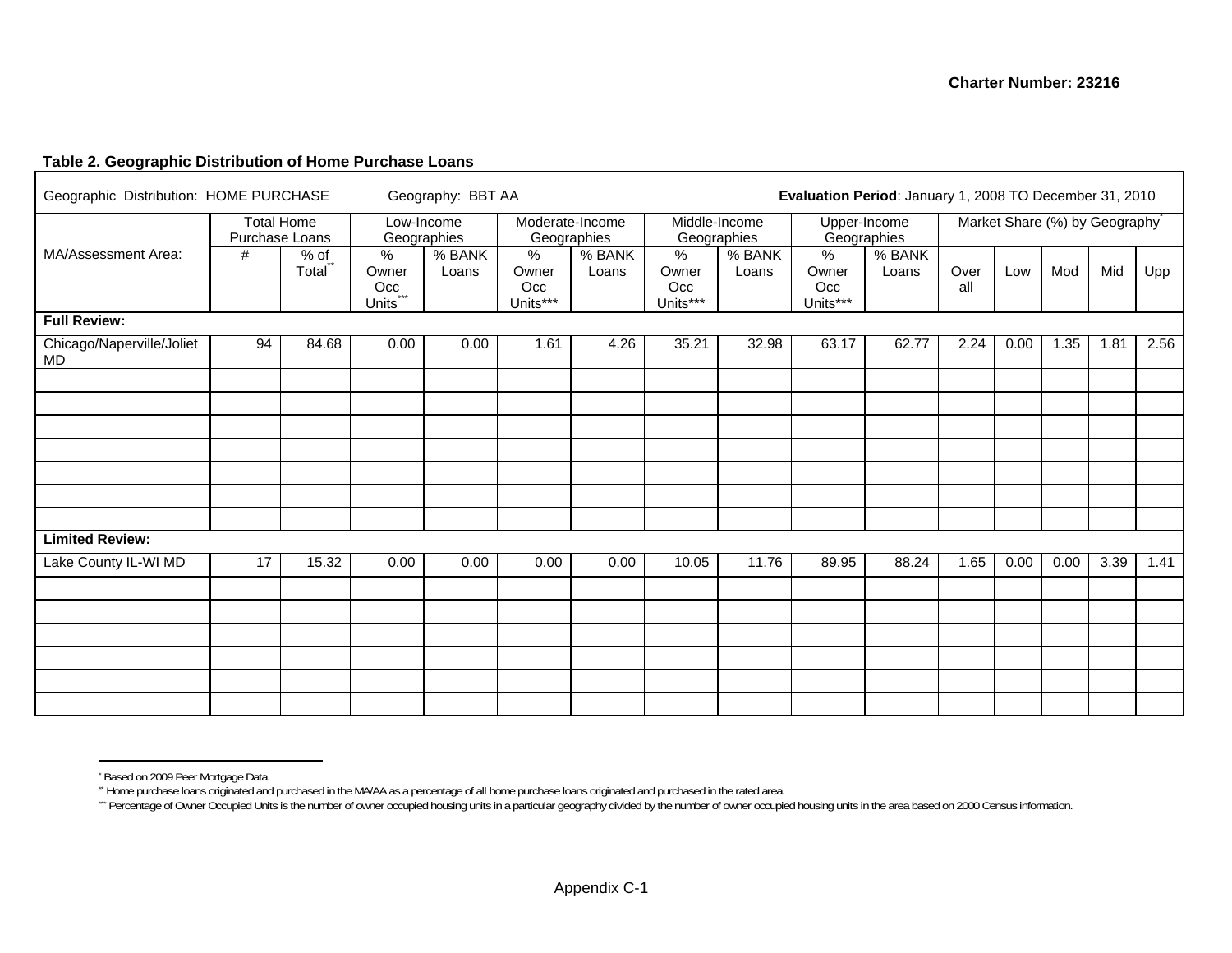#### **Table 4. Geographic Distribution of Home Mortgage Refinance Loans**

| Geographic Distribution: HOME MORTGAGE REFINANCE |      |                                                     |                                                |                           |                            | Geography: BBT AA              | Evaluation Period: January 1, 2008 TO December 31, 2010 |                 |                            |                             |             |      |      |                               |      |
|--------------------------------------------------|------|-----------------------------------------------------|------------------------------------------------|---------------------------|----------------------------|--------------------------------|---------------------------------------------------------|-----------------|----------------------------|-----------------------------|-------------|------|------|-------------------------------|------|
| MA/Assessment Area:                              |      | <b>Total Home</b><br>Mortgage<br>Refinance<br>Loans |                                                | Low-Income<br>Geographies |                            | Moderate-Income<br>Geographies | Middle-Income<br>Geographies                            |                 |                            | Upper-Income<br>Geographies |             |      |      | Market Share (%) by Geography |      |
|                                                  | $\#$ | $%$ of<br>Total                                     | % Owner<br>$Occ_{\dots}$<br>Units <sup>7</sup> | % BANK<br>Loans           | % Owner<br>Occ<br>Units*** | % BANK<br>Loans                | % Owner<br>Occ<br>Units***                              | % BANK<br>Loans | % Owner<br>Occ<br>Units*** | % BANK<br>Loans             | Over<br>all | Low  | Mod  | Mid                           | Upp  |
| <b>Full Review:</b>                              |      |                                                     |                                                |                           |                            |                                |                                                         |                 |                            |                             |             |      |      |                               |      |
| Chicago/Naperville/Joliet<br>MD                  | 190  | 73.36                                               | 0.00                                           | 0.00                      | 1.61                       | 0.00                           | 35.21                                                   | 13.68           | 63.17                      | 86.32                       | 2.05        | 0.00 | 0.00 | 1.85                          | 2.15 |
|                                                  |      |                                                     |                                                |                           |                            |                                |                                                         |                 |                            |                             |             |      |      |                               |      |
|                                                  |      |                                                     |                                                |                           |                            |                                |                                                         |                 |                            |                             |             |      |      |                               |      |
|                                                  |      |                                                     |                                                |                           |                            |                                |                                                         |                 |                            |                             |             |      |      |                               |      |
|                                                  |      |                                                     |                                                |                           |                            |                                |                                                         |                 |                            |                             |             |      |      |                               |      |
|                                                  |      |                                                     |                                                |                           |                            |                                |                                                         |                 |                            |                             |             |      |      |                               |      |
|                                                  |      |                                                     |                                                |                           |                            |                                |                                                         |                 |                            |                             |             |      |      |                               |      |
| <b>Limited Review:</b>                           |      |                                                     |                                                |                           |                            |                                |                                                         |                 |                            |                             |             |      |      |                               |      |
| Lake County IL-WI MD                             | 69   | 26.64                                               | 0.00                                           | 0.00                      | 0.00                       | 0.00                           | 10.05                                                   | 11.59           | 89.95                      | 88.41                       | 3.22        | 0.00 | 0.00 | 2.63                          | 3.30 |
|                                                  |      |                                                     |                                                |                           |                            |                                |                                                         |                 |                            |                             |             |      |      |                               |      |
|                                                  |      |                                                     |                                                |                           |                            |                                |                                                         |                 |                            |                             |             |      |      |                               |      |
|                                                  |      |                                                     |                                                |                           |                            |                                |                                                         |                 |                            |                             |             |      |      |                               |      |
|                                                  |      |                                                     |                                                |                           |                            |                                |                                                         |                 |                            |                             |             |      |      |                               |      |
|                                                  |      |                                                     |                                                |                           |                            |                                |                                                         |                 |                            |                             |             |      |      |                               |      |
|                                                  |      |                                                     |                                                |                           |                            |                                |                                                         |                 |                            |                             |             |      |      |                               |      |

<sup>\*</sup> Based on 2009 Peer Mortgage Data

<sup>\*\*</sup> Home mortgage refinance loans originated and purchased in the MA/AA as a percentage of all home mortgage refinance loans originated and purchased in the rated area.

<sup>\*\*\*</sup> Percentage of Owner Occupied Units is the number of owner occupied housing units in a particular geography divided by number of owner occupied housing units in the area based on 2000 Census information.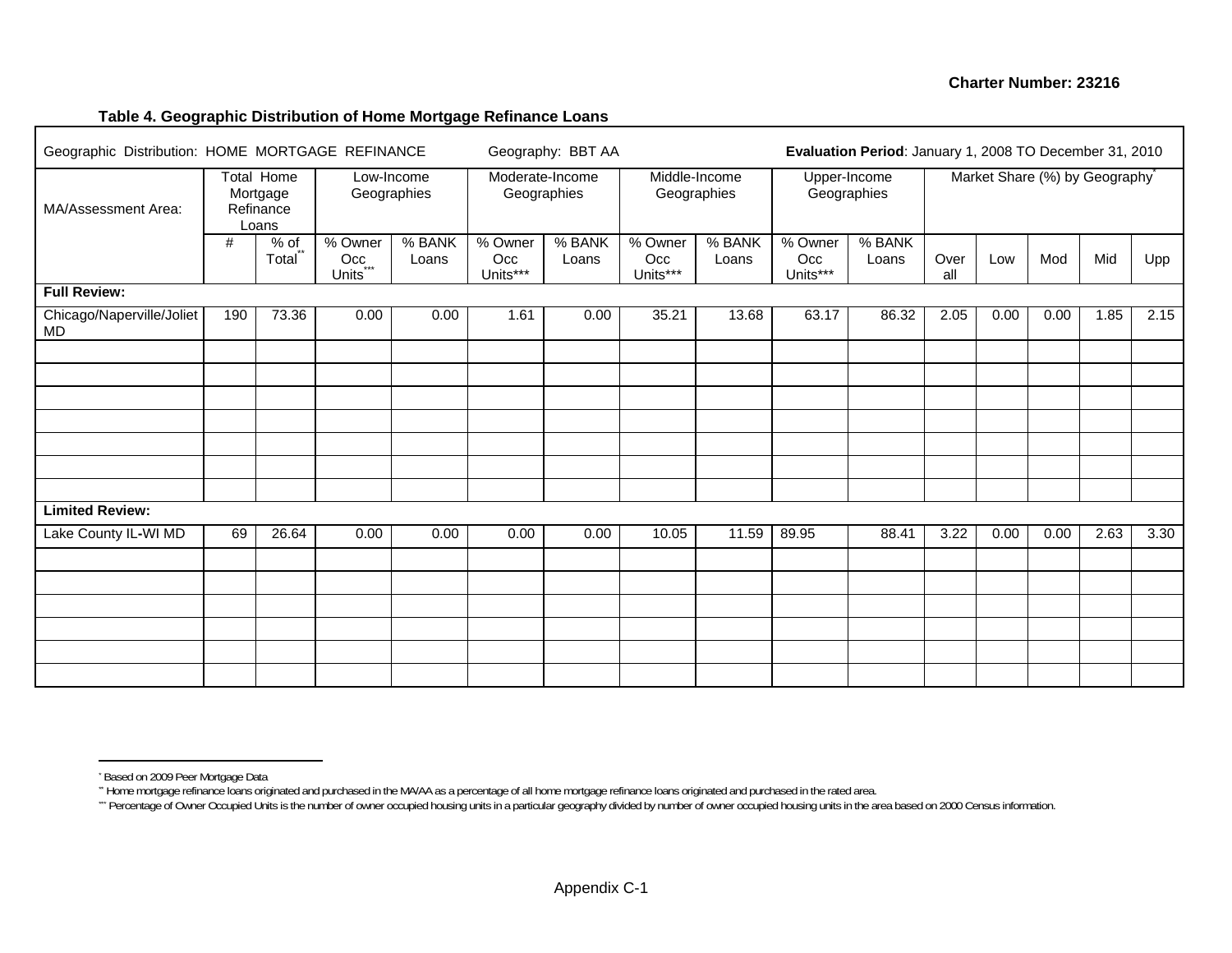#### **Table 6. Geographic Distribution of Small Loans to Businesses**

| Geographic Distribution: SMALL LOANS TO BUSINESSES |     | Geography: BBT AA                              |                             |                                       | Evaluation Period: January 1, 2008 TO December 31, 2010 |                                       |                                      |                   |                                                  |                                       |         |      |                               |      |      |
|----------------------------------------------------|-----|------------------------------------------------|-----------------------------|---------------------------------------|---------------------------------------------------------|---------------------------------------|--------------------------------------|-------------------|--------------------------------------------------|---------------------------------------|---------|------|-------------------------------|------|------|
| MA/Assessment Area:                                |     | <b>Total Small</b><br><b>Business</b><br>Loans | Low-Income<br>Geographies   |                                       | Moderate-Income<br>Geographies                          |                                       | Middle-Income<br>Geographies         |                   | Upper-Income<br>Geographies                      |                                       |         |      | Market Share (%) by Geography |      |      |
|                                                    | #   | $%$ of<br>Total <sup>**</sup>                  | $%$ of<br><b>Businesses</b> | $\frac{9}{6}$<br><b>BANK</b><br>Loans | $%$ of<br><b>Businesses</b><br>$***$                    | $\frac{1}{6}$<br><b>BANK</b><br>Loans | $%$ of<br><b>Business</b><br>$es***$ | $%$ BANK<br>Loans | $%$ of<br><b>Businesses</b><br>$\star\star\star$ | $\frac{9}{6}$<br><b>BANK</b><br>Loans | Overall | Low  | Mod                           | Mid  | Upp  |
| <b>Full Review:</b>                                |     |                                                |                             |                                       |                                                         |                                       |                                      |                   |                                                  |                                       |         |      |                               |      |      |
| Chicago/Naperville/Joliet<br>MD                    | 205 | 64.26                                          | 0.00                        | 0.00                                  | 2.41                                                    | 0.00                                  | 26.18                                | 5.37              | 71.41                                            | 94.63                                 | 0.14    | 0.00 | 0.05                          | 0.09 | 0.23 |
|                                                    |     |                                                |                             |                                       |                                                         |                                       |                                      |                   |                                                  |                                       |         |      |                               |      |      |
|                                                    |     |                                                |                             |                                       |                                                         |                                       |                                      |                   |                                                  |                                       |         |      |                               |      |      |
|                                                    |     |                                                |                             |                                       |                                                         |                                       |                                      |                   |                                                  |                                       |         |      |                               |      |      |
|                                                    |     |                                                |                             |                                       |                                                         |                                       |                                      |                   |                                                  |                                       |         |      |                               |      |      |
|                                                    |     |                                                |                             |                                       |                                                         |                                       |                                      |                   |                                                  |                                       |         |      |                               |      |      |
| <b>Limited Review:</b>                             |     |                                                |                             |                                       |                                                         |                                       |                                      |                   |                                                  |                                       |         |      |                               |      |      |
| Lake County IL-WI MD                               | 114 | 35.74                                          | 0.00                        | 0.00                                  | 0.00                                                    | 0.00                                  | 10.22                                | 0.00              | 89.78                                            | 100.0                                 | 0.25    | 0.00 | 0.00                          | 0.05 | 0.42 |
|                                                    |     |                                                |                             |                                       |                                                         |                                       |                                      |                   |                                                  |                                       |         |      |                               |      |      |
|                                                    |     |                                                |                             |                                       |                                                         |                                       |                                      |                   |                                                  |                                       |         |      |                               |      |      |
|                                                    |     |                                                |                             |                                       |                                                         |                                       |                                      |                   |                                                  |                                       |         |      |                               |      |      |
|                                                    |     |                                                |                             |                                       |                                                         |                                       |                                      |                   |                                                  |                                       |         |      |                               |      |      |
|                                                    |     |                                                |                             |                                       |                                                         |                                       |                                      |                   |                                                  |                                       |         |      |                               |      |      |
|                                                    |     |                                                |                             |                                       |                                                         |                                       |                                      |                   |                                                  |                                       |         |      |                               |      |      |

<sup>\*</sup> Based on 2009 Peer Small Business Data: US.

\*\* Small loans to businesses originated and purchased in the MA/AA as a percentage of all small loans to businesses originated and purchased in the rated area.

<sup>\*\*\*</sup> Source Data - Dun and Bradstreet 2010.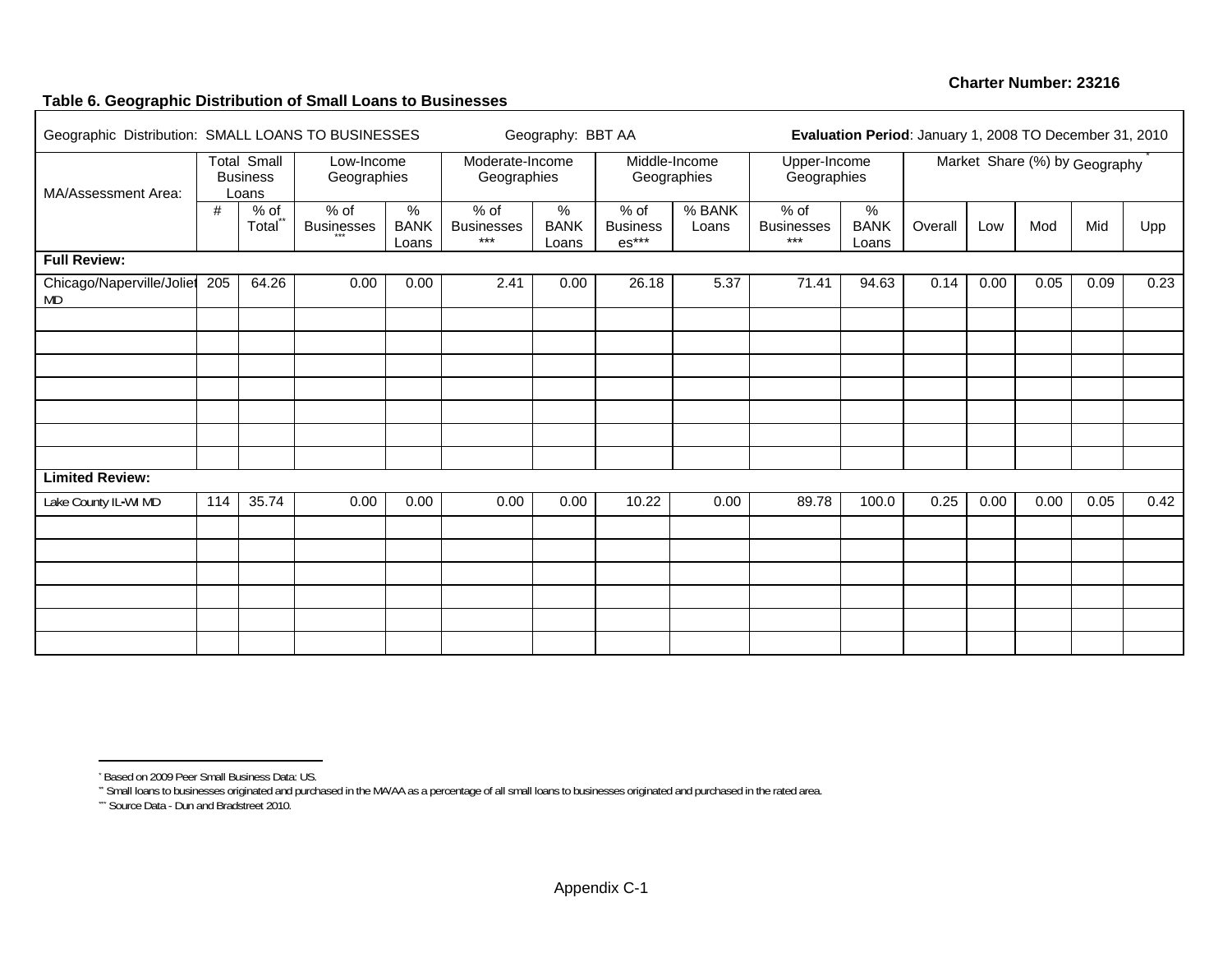#### **Table 8. Borrower Distribution of Home Purchase Loans**

Г

| Borrower Distribution: HOME PURCHASE |    |                                 |                                        |                    | Geography: BBT AA                   | Evaluation Period: January 1, 2008 TO December 31, 2010 |                                                 |                       |                                                    |                       |             |      |                           |      |      |
|--------------------------------------|----|---------------------------------|----------------------------------------|--------------------|-------------------------------------|---------------------------------------------------------|-------------------------------------------------|-----------------------|----------------------------------------------------|-----------------------|-------------|------|---------------------------|------|------|
| MA/Assessment Area:                  |    | Total Home<br>Purchase<br>Loans | Low-Income<br><b>Borrowers</b>         |                    | Moderate-Income<br><b>Borrowers</b> |                                                         | Middle-Income<br><b>Borrowers</b>               |                       | Upper-Income<br><b>Borrowers</b>                   |                       |             |      | Market Share <sup>®</sup> |      |      |
|                                      | #  | $%$ of<br>Total                 | $\%$<br>$***$<br>Families <sup>®</sup> | %<br>BANK<br>Loans |                                     | % BANK<br>Loans                                         | %<br>$\star\star\star$<br>Families <sup>®</sup> | $\%$<br>BANK<br>Loans | $\%$<br>$\star\star\star$<br>Families <sup>®</sup> | $\%$<br>BANK<br>Loans | Over<br>all | Low  | Mod                       | Mid  | Upp  |
| <b>Full Review:</b>                  |    |                                 |                                        |                    |                                     |                                                         |                                                 |                       |                                                    |                       |             |      |                           |      |      |
| Chicago/Naperville/Joliet<br>MD      | 94 | 84.68                           | 9.54                                   | 9.89               | 14.01                               | 34.07                                                   | 22.95                                           | 25.27                 | 53.50                                              | 30.77                 | 2.57        | 2.04 | 2.96                      | 2.39 | 2.56 |
|                                      |    |                                 |                                        |                    |                                     |                                                         |                                                 |                       |                                                    |                       |             |      |                           |      |      |
|                                      |    |                                 |                                        |                    |                                     |                                                         |                                                 |                       |                                                    |                       |             |      |                           |      |      |
|                                      |    |                                 |                                        |                    |                                     |                                                         |                                                 |                       |                                                    |                       |             |      |                           |      |      |
|                                      |    |                                 |                                        |                    |                                     |                                                         |                                                 |                       |                                                    |                       |             |      |                           |      |      |
|                                      |    |                                 |                                        |                    |                                     |                                                         |                                                 |                       |                                                    |                       |             |      |                           |      |      |
| <b>Limited Review:</b>               |    |                                 |                                        |                    |                                     |                                                         |                                                 |                       |                                                    |                       |             |      |                           |      |      |
| Lake County IL-WI MD                 | 17 | 15.32                           | 7.62                                   | 6.67               | 9.65                                | 26.67                                                   | 18.42                                           | 13.33                 | 64.32                                              | 53.33                 | 1.86        | 0.00 | 3.08                      | 3.09 | 1.16 |
|                                      |    |                                 |                                        |                    |                                     |                                                         |                                                 |                       |                                                    |                       |             |      |                           |      |      |
|                                      |    |                                 |                                        |                    |                                     |                                                         |                                                 |                       |                                                    |                       |             |      |                           |      |      |
|                                      |    |                                 |                                        |                    |                                     |                                                         |                                                 |                       |                                                    |                       |             |      |                           |      |      |
|                                      |    |                                 |                                        |                    |                                     |                                                         |                                                 |                       |                                                    |                       |             |      |                           |      |      |
|                                      |    |                                 |                                        |                    |                                     |                                                         |                                                 |                       |                                                    |                       |             |      |                           |      |      |
|                                      |    |                                 |                                        |                    |                                     |                                                         |                                                 |                       |                                                    |                       |             |      |                           |      |      |

<sup>\*</sup> Based on 2009 Peer Mortgage Data

<sup>\*\*</sup> Home purchase loans originated and purchased in the MA/AA as a percentage of all home purchase loans originated and purchased in the rated area.

<sup>\*\*\*</sup> Percentage of Families is based on the 2000 Census information.

<sup>\*\*\*</sup> As a percentage of loans with borrower income information available. No information was available for 4.5% of loans originated and purchased by Bank.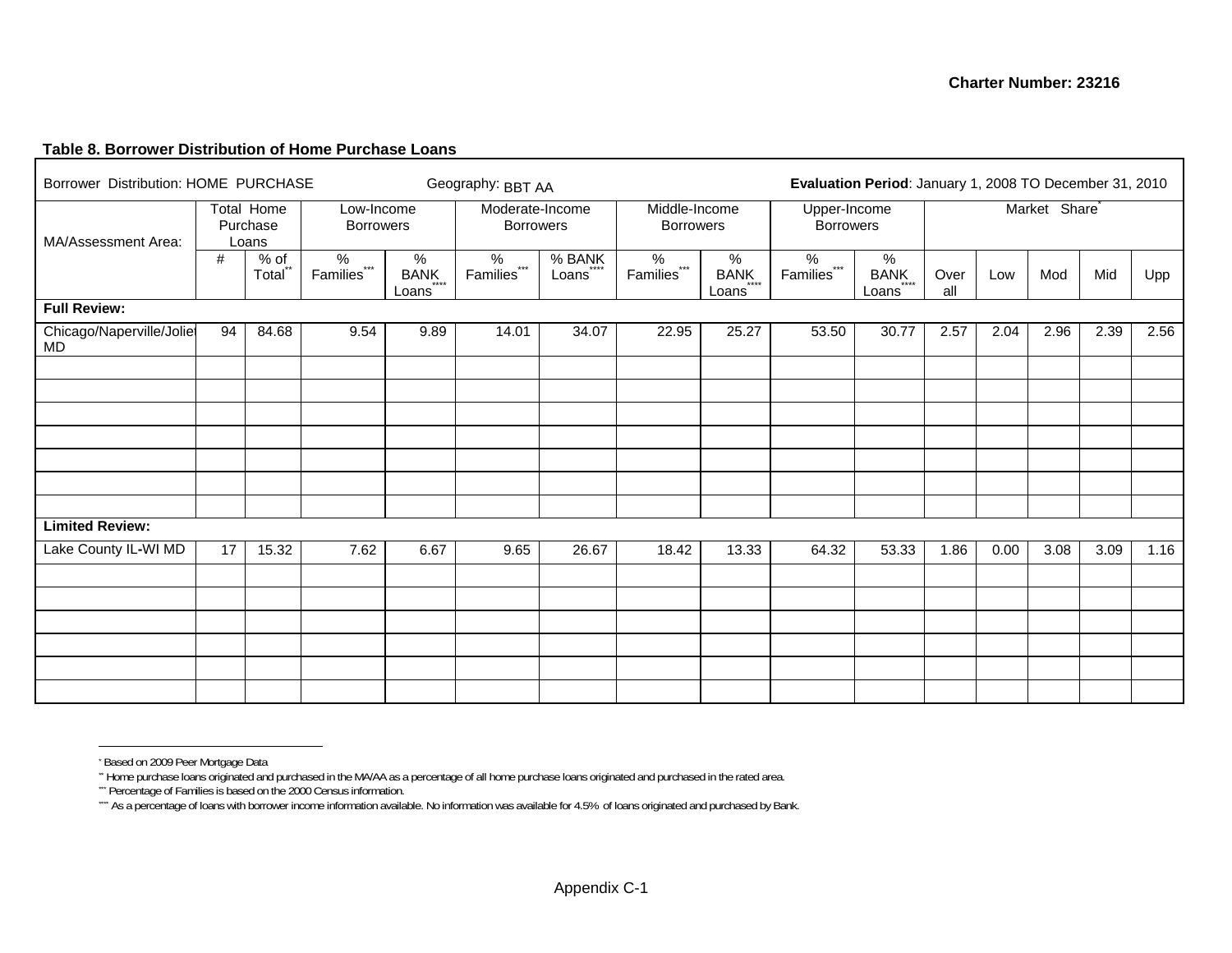#### **Table 10. Borrower Distribution of Home Mortgage Refinance Loans**

| Borrower Distribution: HOME MORTGAGE REFINANCE |                                                                                       |                 |                                       |                                                                          |                  | Geography: BBT AA  | Evaluation Period: January 1, 2008 TO December 31, 2010 |                                  |                  |                    |             |      |      |      |      |  |
|------------------------------------------------|---------------------------------------------------------------------------------------|-----------------|---------------------------------------|--------------------------------------------------------------------------|------------------|--------------------|---------------------------------------------------------|----------------------------------|------------------|--------------------|-------------|------|------|------|------|--|
| MA/Assessment Area:                            | <b>Total Home</b><br>Low-Income<br>Mortgage<br><b>Borrowers</b><br>Refinance<br>Loans |                 |                                       | Moderate-Income<br>Middle-Income<br><b>Borrowers</b><br><b>Borrowers</b> |                  |                    |                                                         | Upper-Income<br><b>Borrowers</b> |                  | Market Share       |             |      |      |      |      |  |
|                                                | #                                                                                     | $%$ of<br>Total | $\%$<br>$\star\star\star$<br>Families | %<br>BANK<br>Loans                                                       | %<br>Families*** | %<br>BANK<br>Loans | %<br>Families***                                        | %<br>BANK<br>Loans               | %<br>Families*** | %<br>BANK<br>Loans | Over<br>all | Low  | Mod  | Mid  | Upp  |  |
| <b>Full Review:</b>                            |                                                                                       |                 |                                       |                                                                          |                  |                    |                                                         |                                  |                  |                    |             |      |      |      |      |  |
| Chicago/Naperville/Joliet<br>MD                | 190                                                                                   | 73.36           | 9.54                                  | 3.37                                                                     | 14.01            | 7.87               | 22.95                                                   | 22.47                            | 53.50            | 66.29              | 2.20        | 1.58 | 1.44 | 2.19 | 2.46 |  |
|                                                |                                                                                       |                 |                                       |                                                                          |                  |                    |                                                         |                                  |                  |                    |             |      |      |      |      |  |
|                                                |                                                                                       |                 |                                       |                                                                          |                  |                    |                                                         |                                  |                  |                    |             |      |      |      |      |  |
|                                                |                                                                                       |                 |                                       |                                                                          |                  |                    |                                                         |                                  |                  |                    |             |      |      |      |      |  |
|                                                |                                                                                       |                 |                                       |                                                                          |                  |                    |                                                         |                                  |                  |                    |             |      |      |      |      |  |
|                                                |                                                                                       |                 |                                       |                                                                          |                  |                    |                                                         |                                  |                  |                    |             |      |      |      |      |  |
|                                                |                                                                                       |                 |                                       |                                                                          |                  |                    |                                                         |                                  |                  |                    |             |      |      |      |      |  |
|                                                |                                                                                       |                 |                                       |                                                                          |                  |                    |                                                         |                                  |                  |                    |             |      |      |      |      |  |
| <b>Limited Review:</b>                         |                                                                                       |                 |                                       |                                                                          |                  |                    |                                                         |                                  |                  |                    |             |      |      |      |      |  |
| Lake County IL-WI MD                           | 69                                                                                    | 26.64           | 7.62                                  | 1.45                                                                     | 9.65             | 10.14              | 18.42                                                   | 18.84                            | 64.32            | 69.57              | 3.69        | 2.78 | 2.45 | 3.11 | 4.14 |  |
|                                                |                                                                                       |                 |                                       |                                                                          |                  |                    |                                                         |                                  |                  |                    |             |      |      |      |      |  |
|                                                |                                                                                       |                 |                                       |                                                                          |                  |                    |                                                         |                                  |                  |                    |             |      |      |      |      |  |
|                                                |                                                                                       |                 |                                       |                                                                          |                  |                    |                                                         |                                  |                  |                    |             |      |      |      |      |  |
|                                                |                                                                                       |                 |                                       |                                                                          |                  |                    |                                                         |                                  |                  |                    |             |      |      |      |      |  |
|                                                |                                                                                       |                 |                                       |                                                                          |                  |                    |                                                         |                                  |                  |                    |             |      |      |      |      |  |
|                                                |                                                                                       |                 |                                       |                                                                          |                  |                    |                                                         |                                  |                  |                    |             |      |      |      |      |  |

<sup>\*</sup> Based on 2009 Peer Mortgage Data

<sup>\*\*</sup> Home mortgage refinance loans originated and purchased in the MA/AA as a percentage of all home mortgage refinance loans originated and purchased in the rated area.

<sup>\*\*\*\*\*\*\*</sup> Percentage of Families is based on the 2000 Census information.

<sup>\*\*\*</sup> As a percentage of loans with borrower income information available. No information was available for 4.6% of loans originated and purchased by Bank.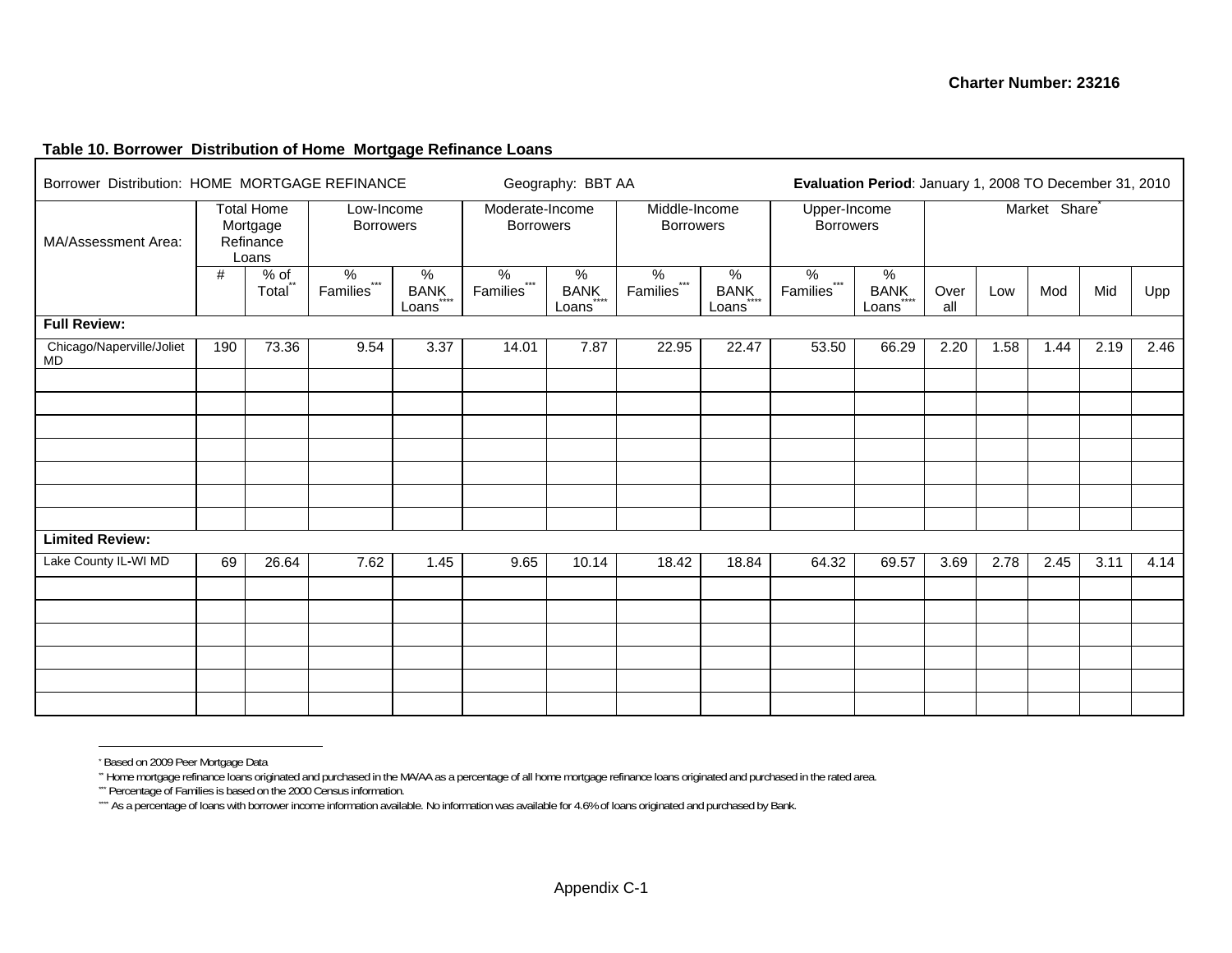#### **Table 11. Borrower Distribution of Small Loans to Businesses**

| Borrower Distribution: SMALL LOANS TO BUSINESSES |     |                                                     |                             |                                                   | Geography: BBT AA     |                                                      | Evaluation Period: January 1, 2008 TO December 31, 2010 |      |                            |  |  |
|--------------------------------------------------|-----|-----------------------------------------------------|-----------------------------|---------------------------------------------------|-----------------------|------------------------------------------------------|---------------------------------------------------------|------|----------------------------|--|--|
|                                                  |     | <b>Total Small</b><br>Loans to<br><b>Businesses</b> | or less                     | <b>Businesses With</b><br>Revenues of \$1 million |                       | Loans by Original Amount Regardless of Business Size |                                                         |      | Market Share <sup>®</sup>  |  |  |
| MA/Assessment Area:                              | #   | $%$ of<br>Total <sup>®</sup>                        | $%$ of<br><b>Businesses</b> | % BANK<br>Loans                                   | $$100,000$ or<br>less | >\$100,000 to<br>\$250,000                           | >\$250,000 to<br>\$1,000,000                            | All  | Rev \$1 Million or<br>Less |  |  |
| <b>Full Review:</b>                              |     |                                                     |                             |                                                   |                       |                                                      |                                                         |      |                            |  |  |
| Chicago/Naperville/Joliet<br>$\mathsf{MD}$       | 205 | 64.26                                               | 77.45                       | 62.93                                             | 67.32                 | 13.17                                                | 19.51                                                   | 0.14 | 0.43                       |  |  |
|                                                  |     |                                                     |                             |                                                   |                       |                                                      |                                                         |      |                            |  |  |
|                                                  |     |                                                     |                             |                                                   |                       |                                                      |                                                         |      |                            |  |  |
|                                                  |     |                                                     |                             |                                                   |                       |                                                      |                                                         |      |                            |  |  |
|                                                  |     |                                                     |                             |                                                   |                       |                                                      |                                                         |      |                            |  |  |
| <b>Limited Review:</b>                           |     |                                                     |                             |                                                   |                       |                                                      |                                                         |      |                            |  |  |
| Lake County IL-WI MD                             | 114 | 35.74                                               | 82.44                       | 51.75                                             | 48.25                 | 28.95                                                | 22.81                                                   | .025 | 0.60                       |  |  |
|                                                  |     |                                                     |                             |                                                   |                       |                                                      |                                                         |      |                            |  |  |
|                                                  |     |                                                     |                             |                                                   |                       |                                                      |                                                         |      |                            |  |  |
|                                                  |     |                                                     |                             |                                                   |                       |                                                      |                                                         |      |                            |  |  |
|                                                  |     |                                                     |                             |                                                   |                       |                                                      |                                                         |      |                            |  |  |

<sup>\*</sup> Based on 2009 Peer Small Business Data: US.

\*\* Small loans to businesses originated and purchased in the MA/AA as a percentage of all small loans to businesses originated and purchased in the rated area.

<sup>\*\*\*</sup> Businesses with revenues of \$1 million or less as a percentage of all businesses (Source D&B - *2010*).

<sup>&</sup>quot;" Small loans to businesses with revenues of \$1 million or less as a percentage of all loans reported as small loans to businesses. No information was available for 7.52% of small loans to businesses originated and purcha by the Bank.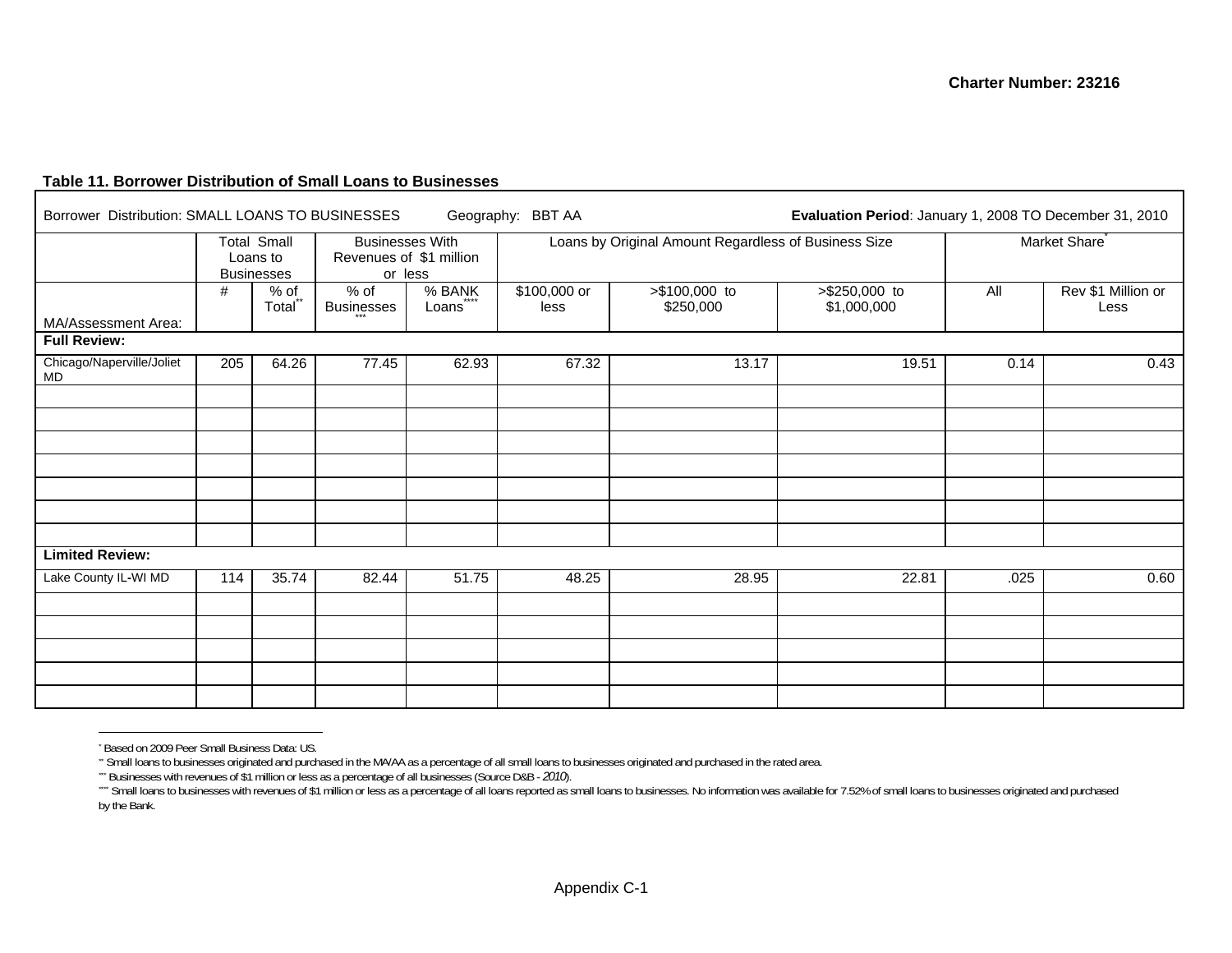| QUALIFIED INVESTMENTS              |                |                                       | Geography: BBT AA |                            |                | Evaluation Period: 9/1/2008 TO 8/31/2011 |                      |                |           |  |  |  |  |
|------------------------------------|----------------|---------------------------------------|-------------------|----------------------------|----------------|------------------------------------------|----------------------|----------------|-----------|--|--|--|--|
| MA/Assessment Area:                |                | Prior Period Investments <sup>®</sup> |                   | Current Period Investments |                | Total Investments                        | Unfunded Commitments |                |           |  |  |  |  |
|                                    | $\#$           | \$(000's)                             | $\#$              | \$(000's)                  | #              | $\sqrt{$(000's)}$                        | % of Total           | #              | \$(000's) |  |  |  |  |
| <b>Full Review:</b>                |                |                                       |                   |                            |                |                                          |                      |                |           |  |  |  |  |
| Chicago/Naperville/Joliet<br>MD    | 6              | 751                                   | 71                | 463                        | 77             | 1,214                                    | 34.47                |                |           |  |  |  |  |
|                                    |                |                                       |                   |                            |                |                                          |                      |                |           |  |  |  |  |
| Statewide/ Regional<br>Investments |                | 188                                   | 6                 | 1,216                      | $\overline{7}$ | 1,404                                    | 39.85                | $\overline{c}$ | 2,925     |  |  |  |  |
|                                    |                |                                       |                   |                            |                |                                          |                      |                |           |  |  |  |  |
| Out of AA                          | $\mathbf 0$    | 0                                     | 3                 | 675                        | 3              | 675                                      | 19.16                |                |           |  |  |  |  |
|                                    |                |                                       |                   |                            |                |                                          |                      |                |           |  |  |  |  |
|                                    |                |                                       |                   |                            |                |                                          |                      |                |           |  |  |  |  |
|                                    |                |                                       |                   |                            |                |                                          |                      |                |           |  |  |  |  |
| <b>Limited Review:</b>             |                |                                       |                   |                            |                |                                          |                      |                |           |  |  |  |  |
| Lake County IL-WI MD               | $\overline{2}$ | 147                                   | 59                | 83                         | 61             | 230                                      | 6.52                 |                |           |  |  |  |  |
|                                    |                |                                       |                   |                            |                |                                          |                      |                |           |  |  |  |  |
|                                    |                |                                       |                   |                            |                |                                          |                      |                |           |  |  |  |  |
|                                    |                |                                       |                   |                            |                |                                          |                      |                |           |  |  |  |  |
|                                    |                |                                       |                   |                            |                |                                          |                      |                |           |  |  |  |  |
|                                    |                |                                       |                   |                            |                |                                          |                      |                |           |  |  |  |  |
|                                    |                |                                       |                   |                            |                |                                          |                      |                |           |  |  |  |  |

#### **Table 14. Qualified Investments**

\* 'Prior Period Investments' means investments made in a previous evaluation period that are outstanding as of the examination date.

\*\* 'Unfunded Commitments' means legally binding investment commitments that are tracked and recorded by the institution's financial reporting system.